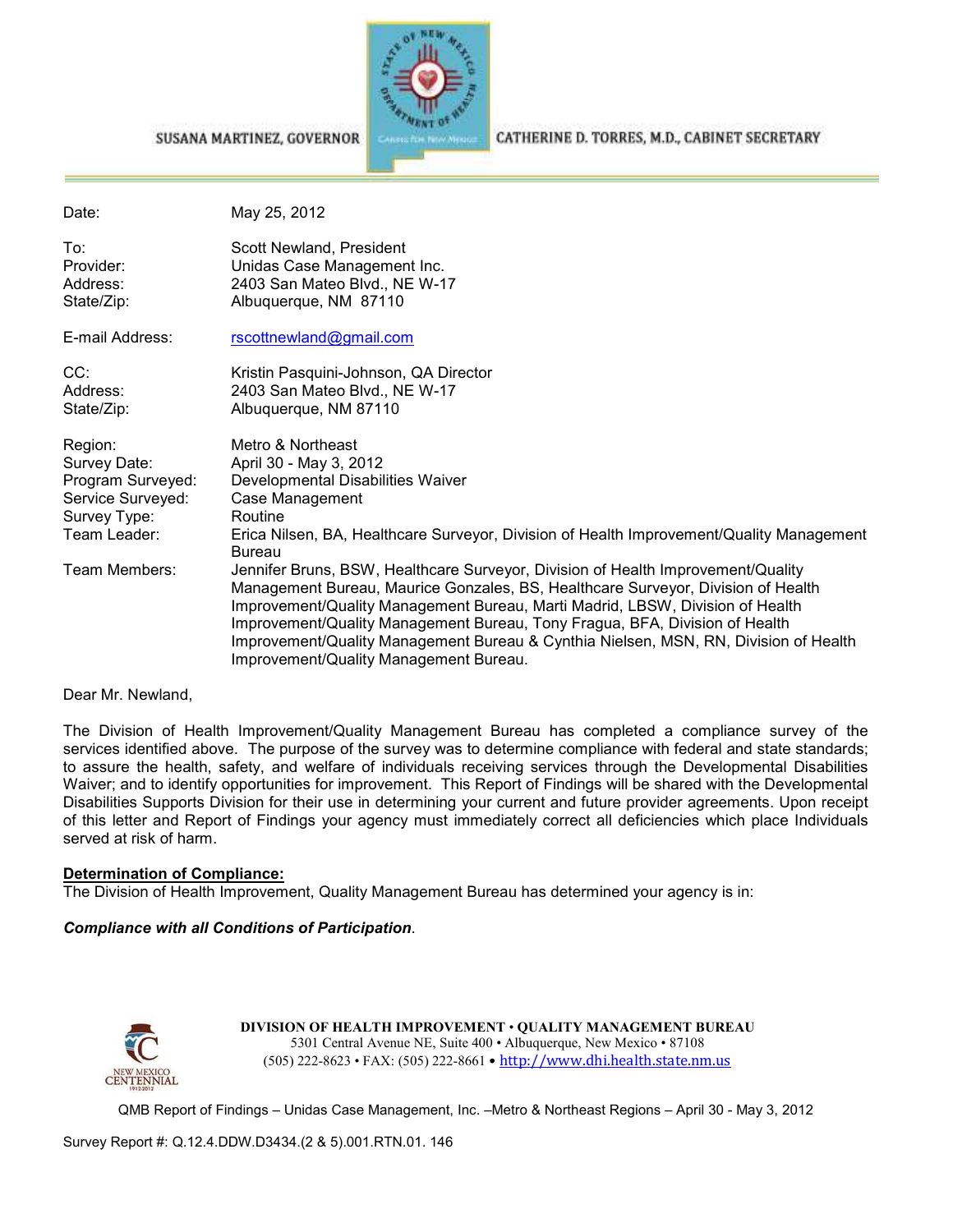This determination is based on your agency's compliance with CMS waiver assurances at the Condition of Participation level. The attached QMB Report of Findings indicates Standard Level deficiencies identified and requires implementation of a Plan of Correction.

#### **Plan of Correction:**

The attached Report of Findings identifies the Standard Level and/or Condition of Participation deficiencies found during your agency's compliance review. You are required to complete and implement a Plan of Correction. Your agency has a total of 45 business days (10 business days to submit your POC for approval and 35 days to implement your *approved* Plan of Correction) from the receipt of this letter.

#### **Submission of your Plan of Correction:**

Please submit your agency's Plan of Correction in the space on the two right columns of the Report of Findings. *(See attachment "A" for additional guidance in completing the Plan of Correction)*.

Within 10 business days of receipt of this letter your agency Plan of Correction must be submitted to the parties below:

#### **1. Quality Management Bureau, Attention: Plan of Correction Coordinator 5301 Central Ave. NE Suite 400 Albuquerque, NM 87108**

#### **2. Developmental Disabilities Supports Division Regional Office for region of service surveyed**

Upon notification from QMB that your *Plan of Correction has been approved*, you must implement all remedies and corrective actions to come into compliance. If your Plan of Correction is denied, you must resubmit a revised plan as soon as possible for approval, as your POC approval and all remedies must be completed within 45 business days of the receipt of this letter.

Failure to submit your POC within the allotted 10 business days or complete and implement your Plan of Correction within the total 45 business days allowed may result in the imposition of a \$200 per day Civil Monetary Penalty until it is received, completed and/or implemented.

#### **Request for Informal Reconsideration of Findings (IRF):**

If you disagree with a finding of deficient practice, you have 10 business days upon receipt of this notice to request an IRF. Submit your request for an IRF in writing to:

> QMB Deputy Bureau Chief 5301 Central Ave NE Suite #400 Albuquerque, NM 87108 Attention: IRF request

See Attachment "C" for additional guidance in completing the request for Informal Reconsideration of Findings. The request for an IRF will not delay the implementation of your Plan of Correction which must be completed within 45 total business days (10 business days to submit your POC for approval and 35 days to implement your *approved* Plan of Correction). Providers may not appeal the nature or interpretation of the standard or regulation, the team composition or sampling methodology. If the IRF approves the modification or removal of a finding, you will be advised of any changes.

Please call the Plan of Correction Coordinator at 505-699-0714 if you have questions about the Report of Findings or Plan of Correction. Thank you for your cooperation and for the work you perform.

Sincerely,

Erica Nilsen, BA

Erica Nilsen, BA Team Lead/Healthcare Surveyor Division of Health Improvement/Quality Management Bureau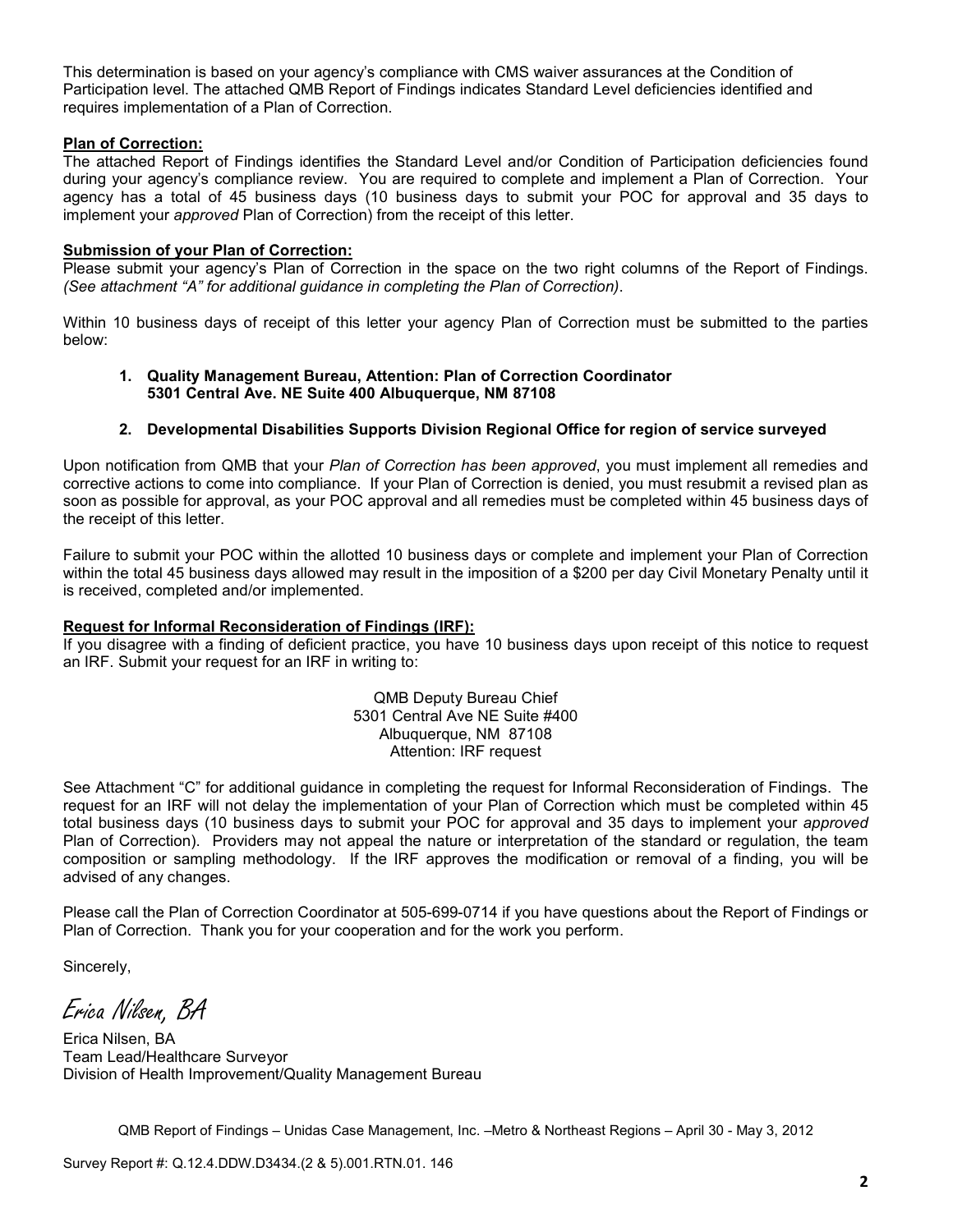| <b>Survey Process Employed:</b>         |                                                                                                                                                                                                  |                                                                                                                                                                                                     |
|-----------------------------------------|--------------------------------------------------------------------------------------------------------------------------------------------------------------------------------------------------|-----------------------------------------------------------------------------------------------------------------------------------------------------------------------------------------------------|
| <b>Entrance Conference Date:</b>        | April 30, 2012                                                                                                                                                                                   |                                                                                                                                                                                                     |
| Present:                                | Scott Newland, President                                                                                                                                                                         | Unidas Case Management, Inc.<br>Linda Piasecki, HR Director                                                                                                                                         |
|                                         | <b>DOH/DHI/QMB</b>                                                                                                                                                                               | Erica Nilsen, BA, Team Lead/Healthcare Surveyor<br>Jennifer Bruns, BSW, Healthcare Surveyor<br>Maurice Gonzales, BS, Healthcare Surveyor<br>Marti Madrid, LBSW, Healthcare Surveyor                 |
| <b>Exit Conference Date:</b>            | May 3, 2012                                                                                                                                                                                      |                                                                                                                                                                                                     |
| Present:                                | Scott Newland, President                                                                                                                                                                         | Unidas Case Management, Inc.<br>Kristin Pasquini-Johnson, QA Director<br>Eric Hankla, Finance Director                                                                                              |
|                                         | <b>DOH/DHI/QMB</b>                                                                                                                                                                               | Erica Nilsen, BA, Team Lead/Healthcare Surveyor<br>Jennifer Bruns, BSW, Healthcare Surveyor<br>Maurice Gonzales, BS, Healthcare Surveyor<br>Tony Fragua, BFA, Healthcare Surveyor                   |
| <b>Administrative Locations Visited</b> | Number:                                                                                                                                                                                          | 1                                                                                                                                                                                                   |
| <b>Total Sample Size</b>                | Number:                                                                                                                                                                                          | 43<br>5 - Jackson Class Members<br>38 - Non-Jackson Class Members                                                                                                                                   |
| Persons Served Records Reviewed         | Number:                                                                                                                                                                                          | 43                                                                                                                                                                                                  |
| Case Managers Interviewed               | Number:                                                                                                                                                                                          | 21                                                                                                                                                                                                  |
| Case Mgt Personnel Records Reviewed     | Number:                                                                                                                                                                                          | 22                                                                                                                                                                                                  |
| <b>Administrative Files Reviewed</b>    | <b>Billing Records</b><br><b>Medical Records</b><br>$\bullet$<br>$\bullet$<br><b>Personnel Files</b><br>$\bullet$<br><b>Training Records</b><br>$\bullet$<br>$\bullet$<br>$\bullet$<br>$\bullet$ | Incident Management Records<br><b>Agency Policy and Procedures</b><br><b>Caregiver Criminal History Screening Records</b><br><b>Employee Abuse Registry</b><br>Quality Assurance / Improvement Plan |

CC: Distribution List: DOH - Division of Health Improvement

- DOH Developmental Disabilities Supports Division
- DOH Office of Internal Audit
- HSD Medical Assistance Division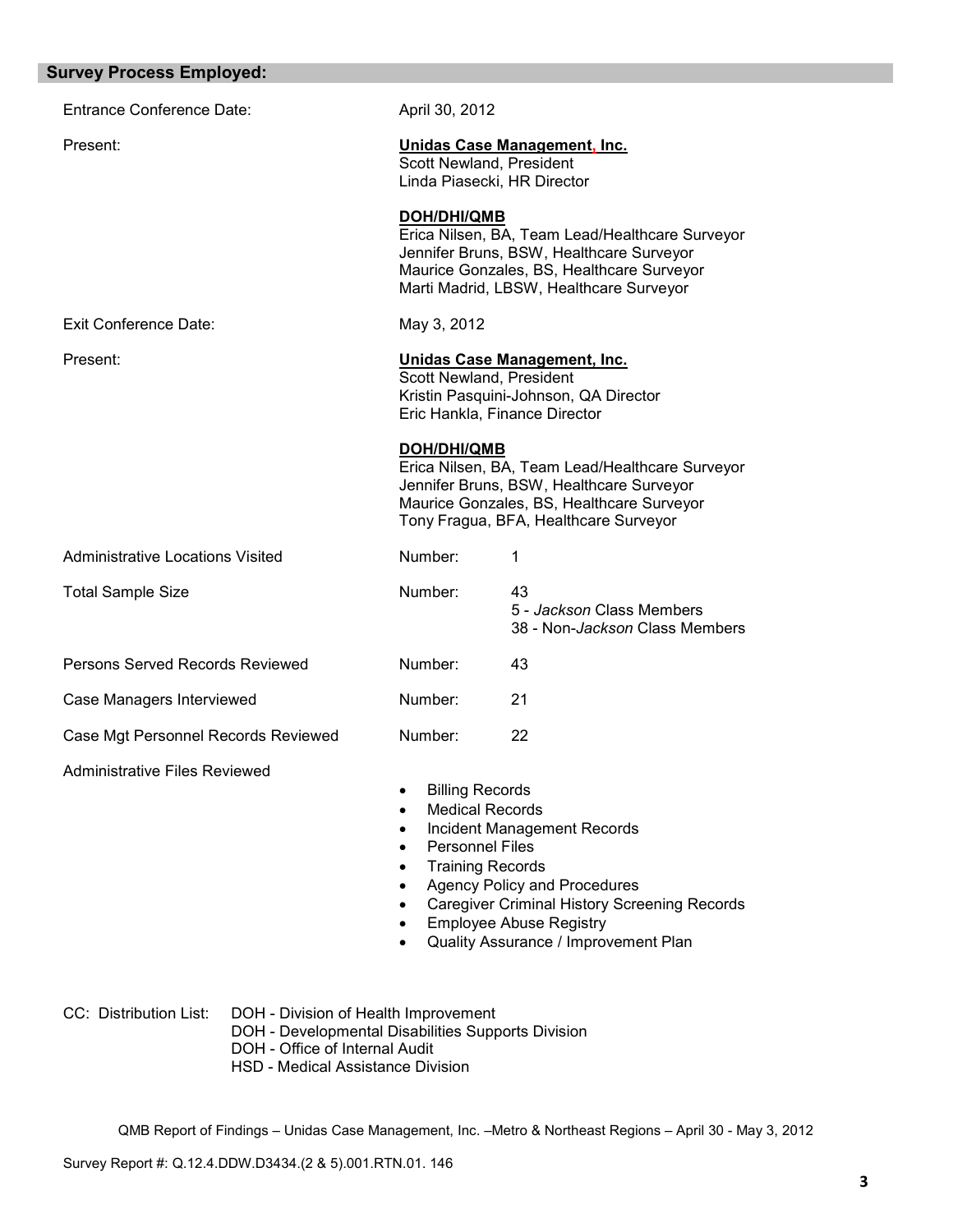# **Attachment A**

# **Provider Instructions for Completing the QMB Plan of Correction (POC) Process**

### *Introduction:*

After a QMB Compliance Survey, your QMB Report of Findings will be sent to you via e-mail.

Each provider must develop and implement a Plan of Correction (POC) that identifies specific quality assurance and quality improvement activities the agency will implement to correct deficiencies and prevent continued non compliance.

Agencies must submit their Plan of Correction within 10 business days from the date you receive the QMB Report of Findings. (Providers who do not submit a POC within 10 business days will be referred to the Internal Review Committee [IRC] for possible actions or sanctions).

Agencies must fully implement their approved Plan of Correction within 45 business days (10 business days to submit your POC for approval and 35 days to implement your approved Plan of Correction) from the date they receive the QMB Report of Findings. (Providers who fail to complete a POC within the 45 business days allowed shall be referred to the IRC for possible actions or sanctions.)

If you have questions about the Plan of Correction process, call the QMB Plan of Correction Coordinator at 505-699-0714 or email at scott.good@state.nm.us. Requests for technical assistance must be requested through your DDSD Regional Office.

The POC process cannot resolve disputes regarding findings. If you wish to dispute a finding on the official Report of Findings, you must file an Informal Reconsideration of Findings (IRF) request within ten (10) business days of receiving your report. Please note that you must still submit a POC for findings that are in question (see Attachment "C").

## *Instructions for Completing Agency POC:*

## *Required Content*

Your Plan of Correction should provide a step-by-step description of the methods to correct each deficient practice to prevent recurrence and information that ensures the regulation cited is in compliance. The remedies noted in your POC are expected to be added to your Agency's required, annual Quality Assurance Plan.

If a deficiency has already been corrected, the plan should state how it was corrected, the completion date (date the correction was accomplished), and how possible recurrence of the deficiency will be prevented.

#### *The Plan of Correction must address the required six CMS core elements to address each deficiency of the POC:*

- 1. How the specific and realistic corrective action will be accomplished for individuals found to have been affected by the deficient practice.
- 2. How the agency will identify other individuals who have the potential to be affected by the same deficient practice, and how the agency will act to protect individuals in similar situations.
- 3. What QA measures will be put into place or systemic changes made to ensure that the deficient practice will not recur
- 4. Indicate how the agency plans to monitor its performance to make sure that solutions are sustained. The agency must develop a QA plan for ensuring that correction is achieved and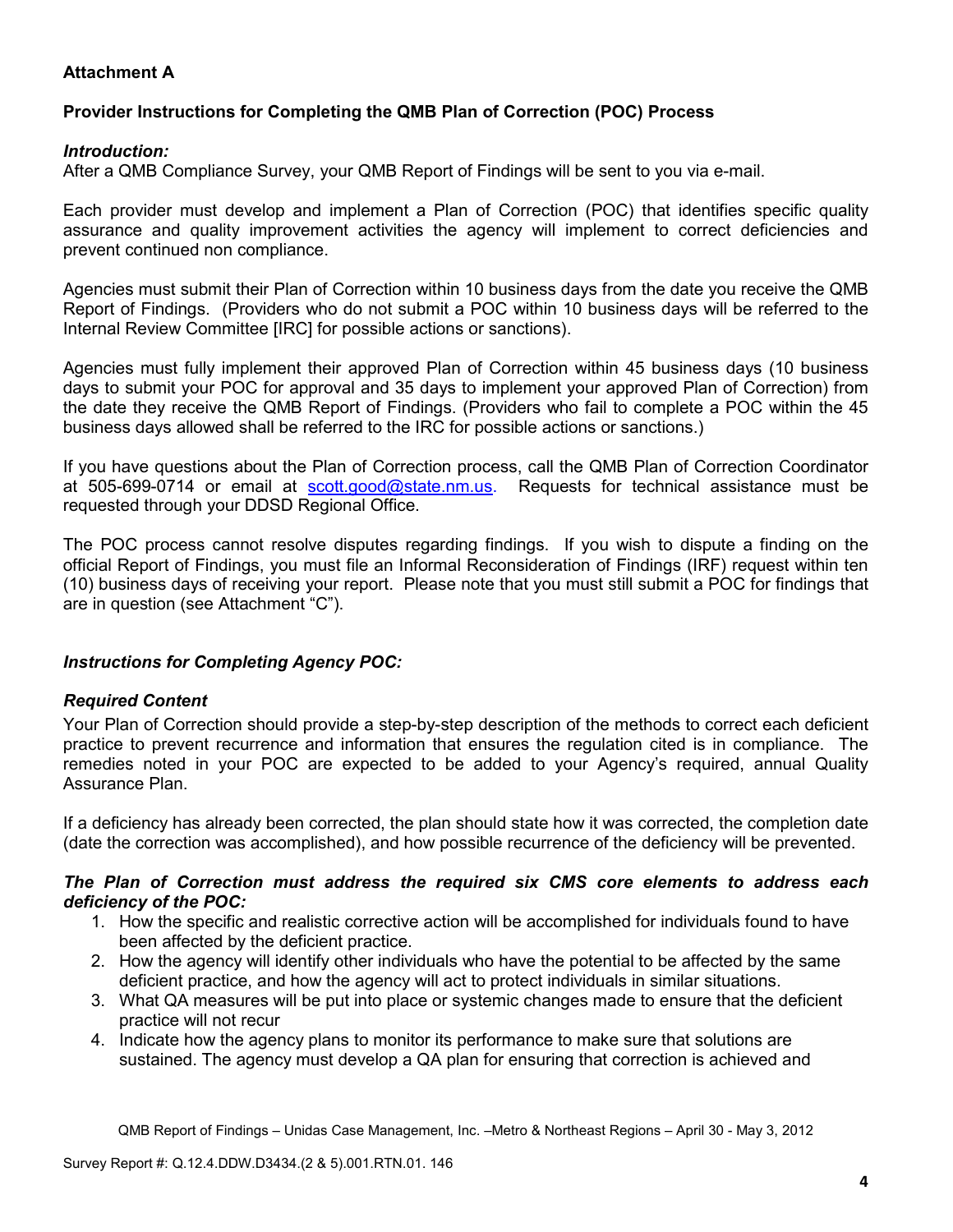sustained. This QA plan must be implemented, and the corrective action evaluated for its effectiveness. The plan of correction is integrated into the agency quality assurance system; and

- 5. Include dates when corrective action will be completed. The corrective action completion dates must be acceptable to the State.
- 6. The POC must be signed and dated by the agency director or other authorized official.

*The following details should be considered when developing your POC:* 

- Details about how and when Consumer, Personnel and Residential files are audited by Agency personnel to ensure they contain required documents;
- Information about how Medication Administration Records are reviewed to verify they contain all required information before they are distributed, as they are being used, and after they are completed;
- Your processes for ensuring that all staff are trained in Core Competencies, Incident Reporting, and Individual-Specific service requirements, etc;
- How accuracy in Billing documentation is assured;
- How health, safety is assured;
- For Case Management Providers, how ISPs are reviewed to verify they meet requirements, how the timeliness of LOC packet submissions and consumer visits are tracked;
- Your process for gathering, analyzing and responding to Quality data; and,
- Details about Quality Targets in various areas, current status, analyses about why targets were not met, and remedies implemented.

*Note:* **Instruction or in-service of staff alone may not be a sufficient plan of correction.** This is a good first step toward correction, but additional steps should be taken to ensure the deficiency is corrected and will not recur.

## *Completion Dates*

- The plan of correction must include a **completion date** (entered in the far right-hand column) for each finding. Be sure the date is **realistic** in the amount of time your Agency will need to correct the deficiency; not to exceed 45 total business days.
- Direct care issues should be corrected immediately and monitored appropriately.
- Some deficiencies may require a staged plan to accomplish total correction.
- Deficiencies requiring replacement of equipment, etc., may require more time to accomplish correction but should show reasonable time frames.

## *Initial Submission of the Plan of Correction Requirements*

- 1. The Plan of Correction must be completed on the official QMB Survey Report of Findings/Plan of Correction Form and received by QMB within ten (10) business days from the date you received the report of findings.
- 2. For questions about the POC process, call the QMB Deputy Chief, Scott Good at 505-699-0714 for assistance.
- 3. For Technical Assistance (TA) in developing or implementing your POC, contact your local DDSD Regional Office.
- 4. Submit your POC to Scott Good, QMB Deputy Chief in any of the following ways:
	- a. Electronically at scott.good@state.nm.us *(preferred method)*
	- b. Fax to 505-222-8661, or
	- c. Mail to POC Coordinator, 5301 Central Avenue SW, Suite 400, Albuquerque, NM 87108
- 5. Do not submit supporting documentation (evidence of compliance) to QMB until after your POC has been approved by the QMB.
- 6. QMB will notify you when your POC has been "approve" or "denied."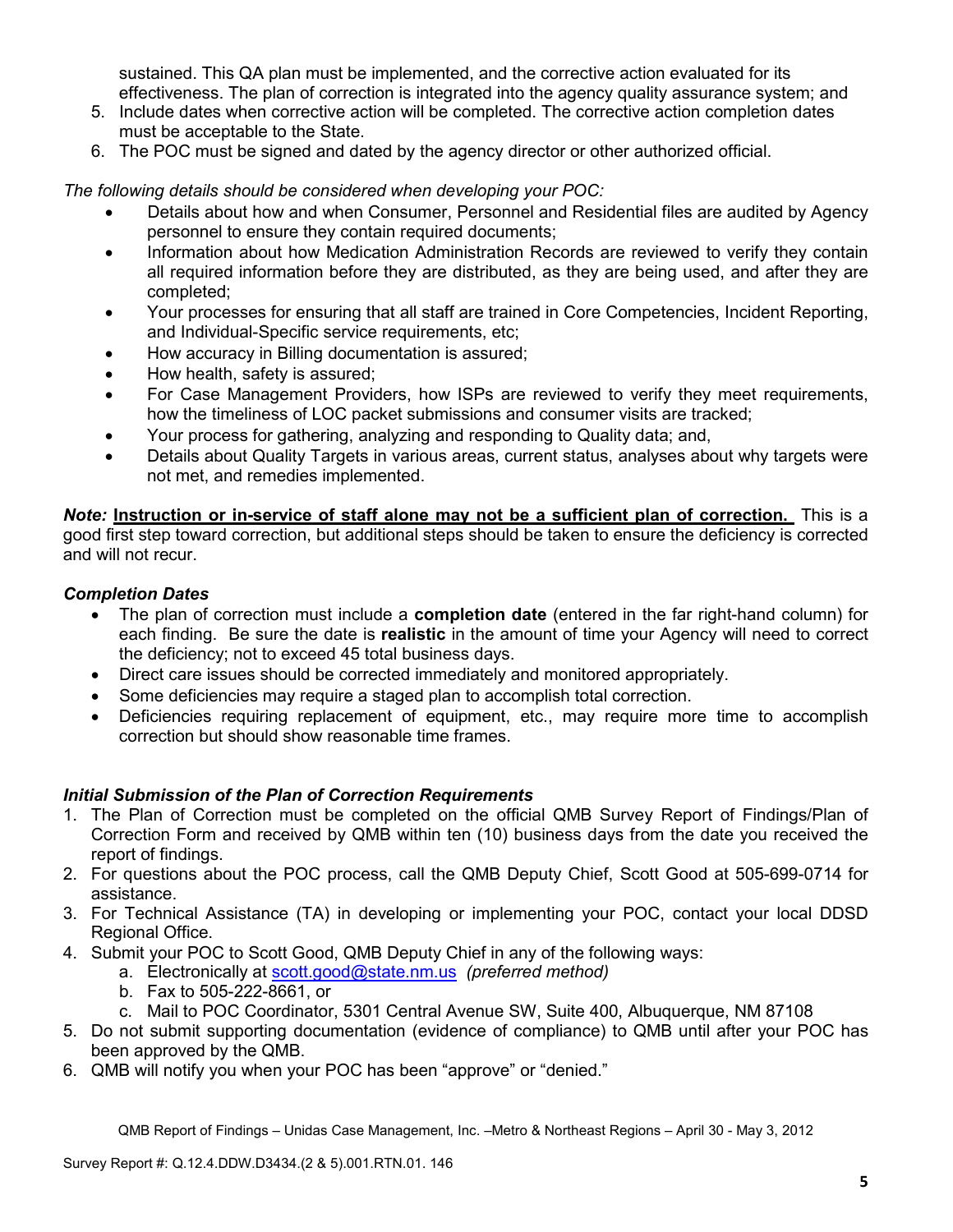- a. During this time, whether your POC is "approved," or "denied," you will have a maximum of 45 business days from the date of receipt of your Report of Findings to correct all survey deficiencies.
- b. If your POC is denied, it must be revised and resubmitted as soon as possible, as the 45 business day limit is in effect.
- c. If your POC is denied a second time your agency may be referred to the Internal Review Committee.
- d. You will receive written confirmation when your POC has been approved by QMB and a final deadline for completion of your POC.
- 7. Failure to submit your POC within 10 business days without prior approval of an extension by QMB will result in a referral to the Internal Review Committee and the possible implementation of monetary penalties and/or sanctions.

# *POC Document Submission Requirements*

Once your POC has been approved by the QMB Plan of Correction Coordinator you must submit copies of documents as evidence that all deficiencies have been corrected, as follows.

- 1. Your internal documents are due within a *maximum* of 45 business days of receipt of your Report of Findings.
- 2. You may submit your documents by postal mail (paper hard copy or on a disc), fax, or electronically (scanned and attached to e-mails).
- 3. All submitted documents *must be annotated*; please be sure the tag numbers and Identification numbers are indicated on each document submitted. Documents which are not annotated with the Tag number and Identification number may not be accepted.
- 4. Do not submit original documents; Please provide copies or scanned electronic files for evidence. Originals must be maintained in the agency file(s) per DDSD Standards.
- 5. In lieu of some documents, you may submit copies of file or home audit forms that clearly indicate cited deficiencies have been corrected, other attestations of correction must be approved by the Plan of Correction Coordinator prior to their submission.
- 6. For billing deficiencies, you must submit:
	- a. Evidence of an internal audit of billing documentation for a sample of individuals and timeframes;
	- b. Copies of "void and adjust" forms submitted to correct all over-billed or unjustified units billed identified during your internal audit.

Revisions, Modifications or Extensions to your Plan of Correction (post QMB approval) must be made in writing and submitted to the Deputy Chief at QMB, prior to the due date and are approved on a case-bycase basis. No changes may be made to your POC or the timeframes for implementation without written approval of the POC Coordinator.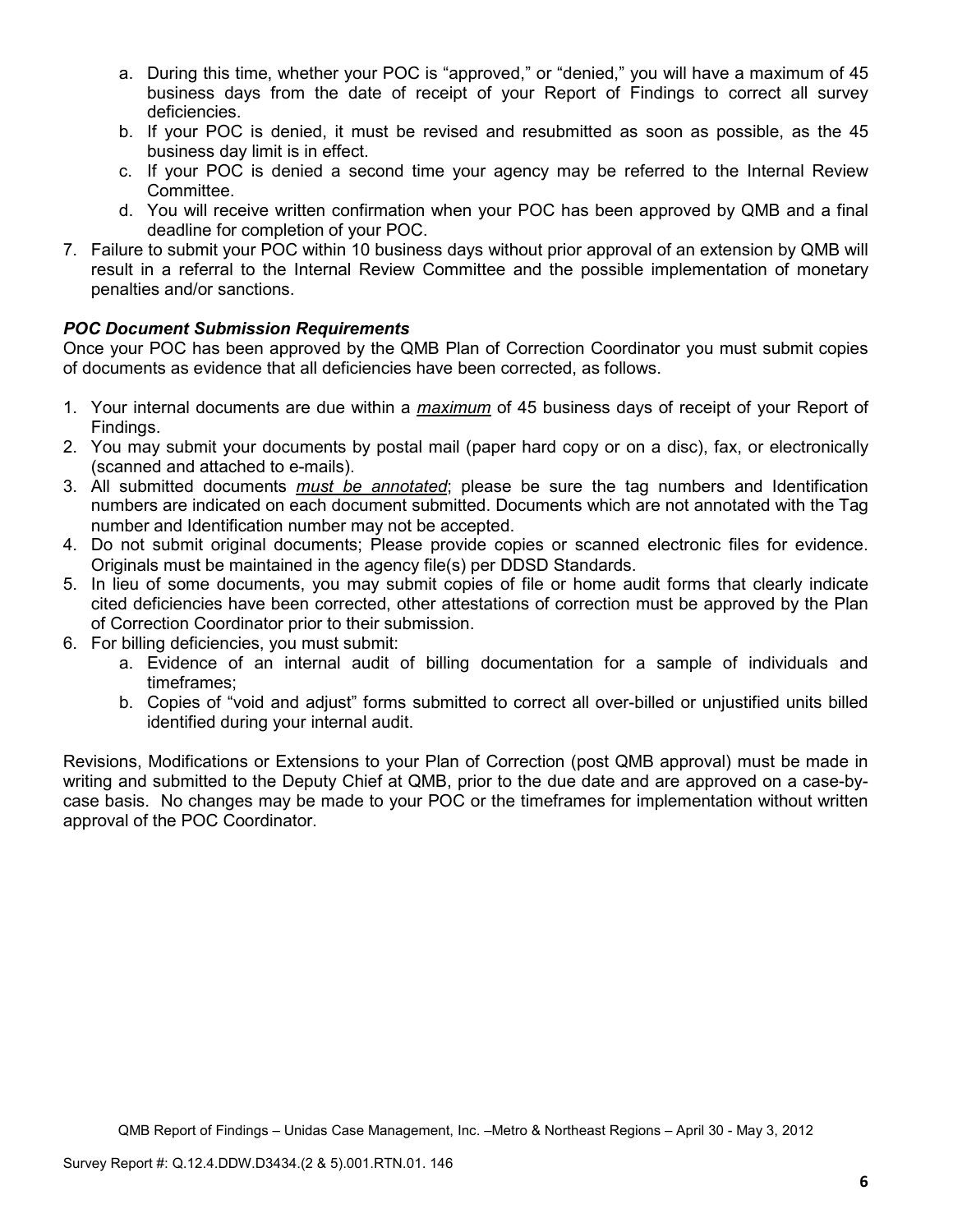## **QMB Determinations of Compliance**

### • "Compliance with Conditions of Participation"

The QMB determination of "Compliance with Conditions of Participation," indicates that a provider is in compliance with all 'Conditions of Participation,' (CoP) but may have standard level deficiencies (deficiencies which are not at the condition level) out of compliance. The agency has obtained a level of compliance such that there is a minimal potential for harm to individuals' health and safety. To qualify for a determination of Compliance with Conditions of Participation, the provider must be in compliance with *all* Conditions of Participation.

## • "Partial-Compliance with Conditions of Participation"

The QMB determination of "Partial-Compliance with Conditions of Participation" indicates that a provider is out of compliance with one (1) to three (3) 'Conditions of Participation.' This partialcompliance, if not corrected, may result in a serious negative outcome or the potential for more than minimal harm to individuals' health and safety. The Agency may also have standard level deficiencies (deficiencies which are not at the condition level).

Providers receiving a repeat determination of 'Partial-Compliance' for repeat deficiencies of CoPs may be referred by the Quality Management Bureau to the Internal Review Committee (IRC) for consideration of remedies and possible actions.

## • "Non-Compliant with Conditions of Participation":

The QMB determination of "Non-Compliance with Conditions of Participation," indicates a provider is significantly out of compliance with Conditions of Participation and/or has:

- Four (4) Conditions of Participation out of compliance.
- Multiple findings of widespread non-compliance with any standard or regulation with a significant potential for more than minimal harm.
- Any finding of actual harm or Immediate Jeopardy.

The Agency may also have standard level deficiencies (deficiencies which are not at the condition level).

Providers receiving a repeat determination of 'Non-Compliance' will be referred by Quality Management Bureau to the Internal Review Committee (IRC) for consideration of remedies and possible actions.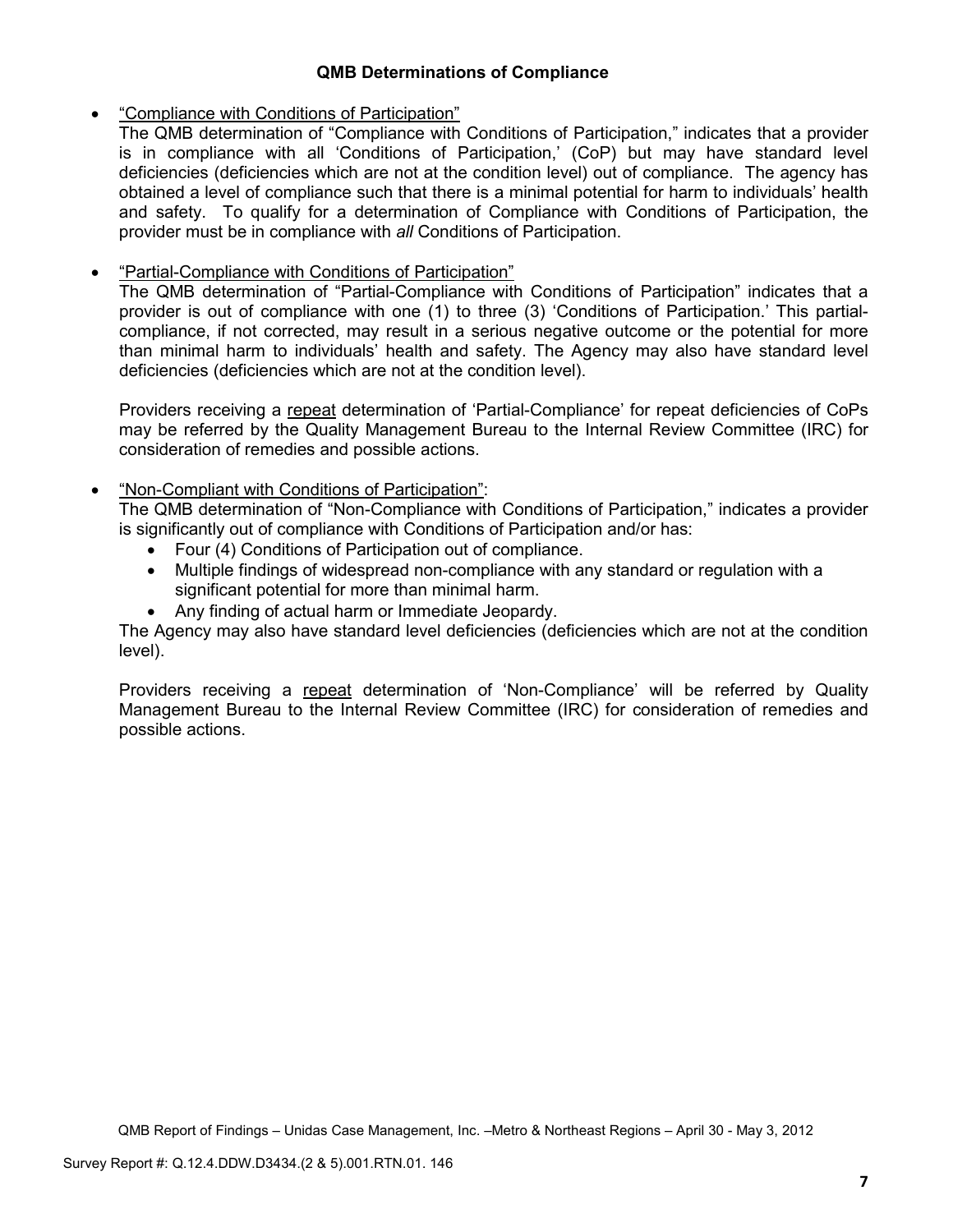### **Guidelines for the Provider Informal Reconsideration of Finding (IRF) Process**

# **Introduction:**

Throughout the QMB Survey process, surveyors are openly communicating with providers. Open communication means surveyors have clarified issues and/or requested missing information before completing the review through the use of the signed/dated "Document Request," or "administrative Needs," etc. forms. Regardless, there may still be instances where the provider disagrees with a specific finding. Providers may use the following process to informally dispute a finding.

# **Instructions:**

- 1. The Informal Reconsideration of the Finding (IRF) request must be in writing to the QMB Deputy Bureau Chief **within 10 business days** of receipt of the final Report of Findings.
- 2. The written request for an IRF *must* be completed on the QMB Request for Informal Reconsideration of Finding form available on the QMB website: http://dhi.health.state.nm.us/qmb
- 3. The written request for an IRF must specify in detail the request for reconsideration and why the finding is inaccurate.
- 4. The IRF request must include all supporting documentation or evidence.
- 5. If you have questions about the IRC process, email the IRF Chairperson, Scott Good at scott.good@state.nm.us for assistance.

# **The following limitations apply to the IRF process:**

- The request for an IRF and all supporting evidence must be received within 10 business days.
- Findings based on evidence requested during the survey and not provided may not be subject to reconsideration.
- The supporting documentation must be new evidence not previously reviewed or requested by the survey team.
- Providers must continue to complete their Plan of Correction during the IRF process
- Providers may not request an IRF to challenge the sampling methodology.
- Providers may not request an IRF based on disagreement with the nature of the standard or regulation.
- Providers may not request an IRF to challenge the team composition.
- Providers may not request an IRF to challenge the DHI/QMB determination of compliance or the length of their DDSD provider contract.

A Provider forfeits the right to an IRF if the request is not made within 10 business days of receiving the report and/or does not include all supporting documentation or evidence to show compliance with the standards and regulations.

The IRF Committee will review the request, the Provider will be notified in writing of the ruling; no face-toface meeting will be conducted.

When a Provider requests that a finding be reconsidered, it does not stop or delay the Plan of Correction process. **Providers must continue to complete the Plan of Correction, including the finding in dispute regardless of the IRF status.** If a finding is removed or modified, it will be noted and removed or modified from the Report of Findings. It should be noted that in some cases a Plan of Correction may be completed prior to the IRF process being completed. The provider will be notified in writing on the decisions of the IRF committee.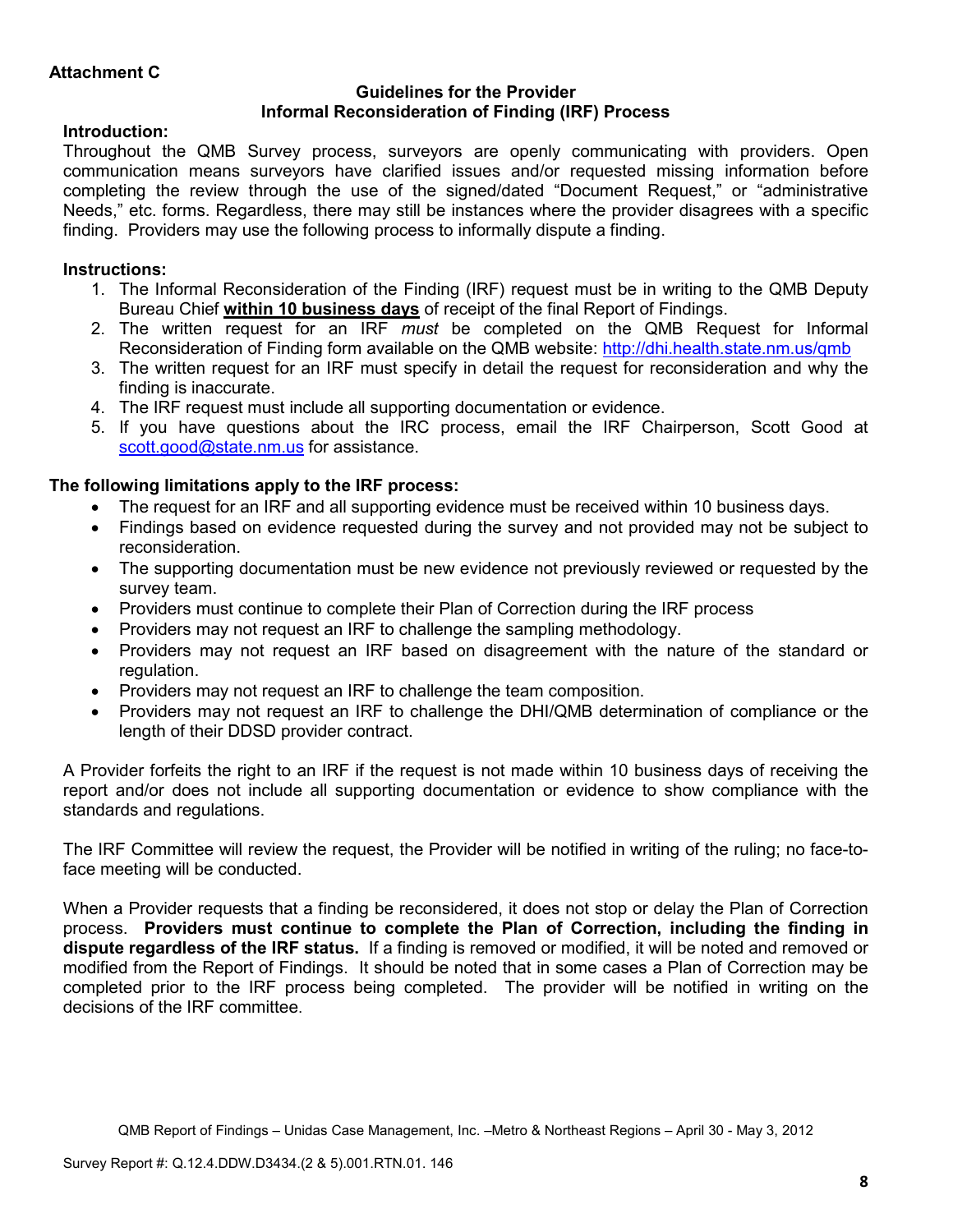| Agency:                 | Unidas Case Management Inc. - Metro & Northeast Regions |
|-------------------------|---------------------------------------------------------|
| Program:                | Developmental Disabilities Waiver                       |
| Service:                | Case Management                                         |
| <b>Monitoring Type:</b> | <b>Routine Survey</b>                                   |
| Date of Survey:         | April 30 - May 3, 2012                                  |

| <b>Standard of Care</b>                                                                                                                                                                                                                                                                                                                                                                                                                                                                                                                                                                                                                                                                                                                                                                                                                                                                                                                                                                                                                                                                                                                          | <b>Deficiencies</b>                                                                                                                                                                                                                                                                                                                                                                                                                                                                                                                                                                                                                                                                                      | <b>Agency Plan of Correction, On-going</b><br><b>QA/QI &amp; Responsible Party</b>                                                                                           | <b>Date</b><br><b>Due</b> |  |
|--------------------------------------------------------------------------------------------------------------------------------------------------------------------------------------------------------------------------------------------------------------------------------------------------------------------------------------------------------------------------------------------------------------------------------------------------------------------------------------------------------------------------------------------------------------------------------------------------------------------------------------------------------------------------------------------------------------------------------------------------------------------------------------------------------------------------------------------------------------------------------------------------------------------------------------------------------------------------------------------------------------------------------------------------------------------------------------------------------------------------------------------------|----------------------------------------------------------------------------------------------------------------------------------------------------------------------------------------------------------------------------------------------------------------------------------------------------------------------------------------------------------------------------------------------------------------------------------------------------------------------------------------------------------------------------------------------------------------------------------------------------------------------------------------------------------------------------------------------------------|------------------------------------------------------------------------------------------------------------------------------------------------------------------------------|---------------------------|--|
| CMS Assurance - Plan of Care - ISP Development & Monitoring - Service plans address all participates' assessed needs(including<br>health and safety risk factors) and goals, either by waiver services or through other means. Services plans are updated or revised at<br>least annually or when warranted by changes in the waiver participants' needs.                                                                                                                                                                                                                                                                                                                                                                                                                                                                                                                                                                                                                                                                                                                                                                                        |                                                                                                                                                                                                                                                                                                                                                                                                                                                                                                                                                                                                                                                                                                          |                                                                                                                                                                              |                           |  |
| Tag # 1A08 Agency Case File                                                                                                                                                                                                                                                                                                                                                                                                                                                                                                                                                                                                                                                                                                                                                                                                                                                                                                                                                                                                                                                                                                                      | <b>Standard Level Deficiency</b>                                                                                                                                                                                                                                                                                                                                                                                                                                                                                                                                                                                                                                                                         |                                                                                                                                                                              |                           |  |
| Developmental Disabilities (DD) Waiver Service<br>Standards effective 4/1/2007<br><b>CHAPTER 1 II. PROVIDER AGENCY</b><br><b>REQUIREMENTS:</b> The objective of these<br>standards is to establish Provider Agency policy,<br>procedure and reporting requirements for DD<br>Medicaid Waiver program. These requirements<br>apply to all such Provider Agency staff, whether<br>directly employed or subcontracting with the<br>Provider Agency. Additional Provider Agency<br>requirements and personnel qualifications may<br>be applicable for specific service standards.<br>D. Provider Agency Case File for the<br><b>Individual:</b> All Provider Agencies shall maintain<br>at the administrative office a confidential case<br>file for each individual. Case records belong to<br>the individual receiving services and copies shall<br>be provided to the receiving agency whenever<br>an individual changes providers. The record<br>must also be made available for review when<br>requested by DOH, HSD or federal government<br>representatives for oversight purposes. The<br>individual's case file shall include the following | Based on record review, the Agency failed to<br>maintain at the administrative office a<br>confidential case file for 11 of 43 individuals.<br>Review of the Agency individual case files found<br>the following items were not found, incomplete,<br>and/or not current:<br>• Speech Therapy Plan (#8 & 13)<br>• Occupational Therapy Plan (#1 & 40)<br>• Physical Therapy Plan (#27)<br>• Special Health Care Needs:<br>• Nutritional/Dietary Plan<br>° Individual #31 - As indicated by the IST<br>section of ISP the individual is required to<br>have a plan. No evidence of plan found.<br>• Nutritional Evaluation<br>° Individual #10- Per documentation<br>reviewed evaluation was completed on | Provider:<br>State your Plan of Correction for the findings in<br>this Tag above this line.<br>Enter your Quality Assurance/Quality<br>Improvement processes below the line. |                           |  |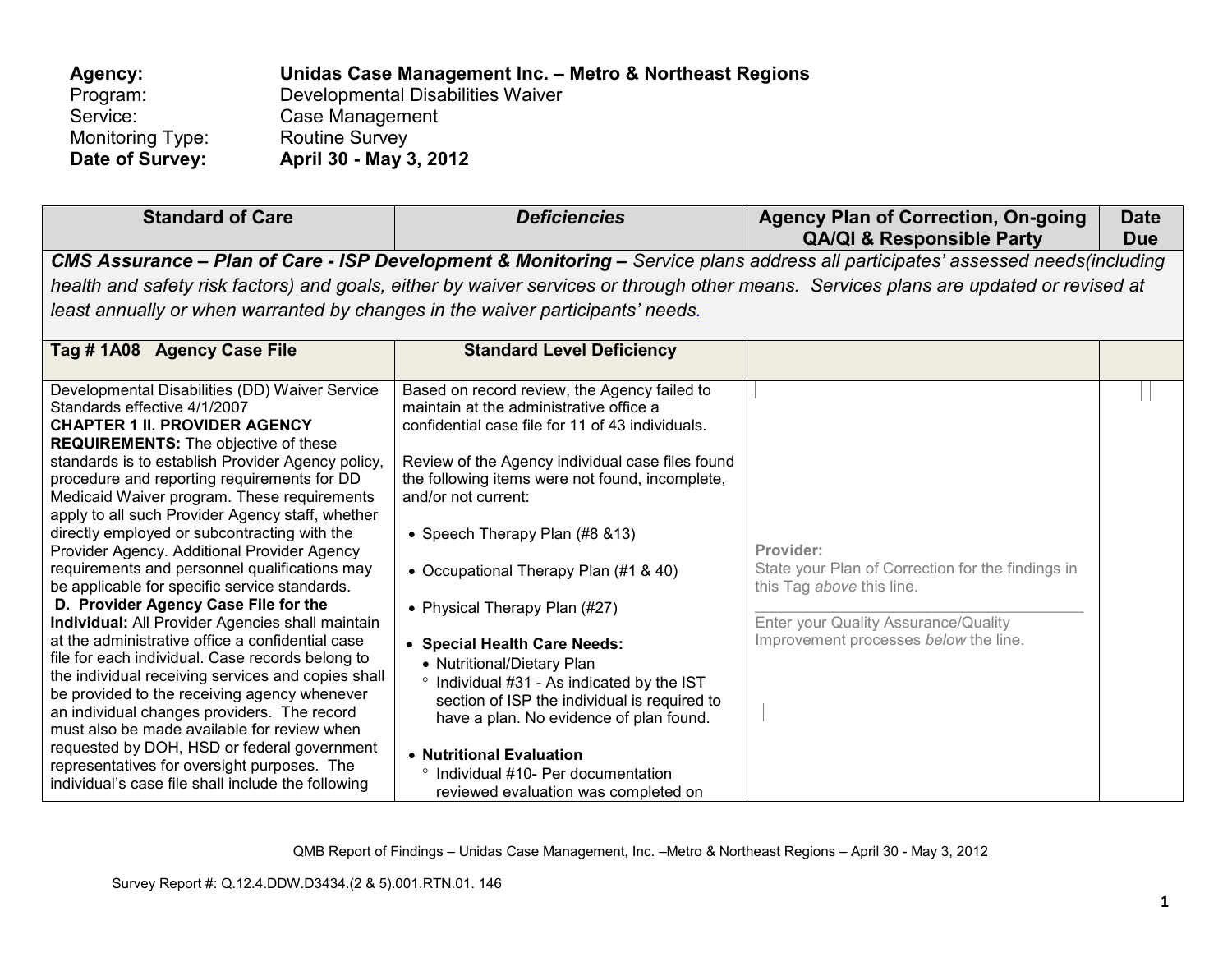| requirements:                                       | 9/6/2011. Follow-up was to be completed           |  |
|-----------------------------------------------------|---------------------------------------------------|--|
| (1) Emergency contact information, including the    | in 6 months. No documented evidence of            |  |
| individual's address, telephone number,             | the evaluation being completed was found.         |  |
| names and telephone numbers of relatives,           |                                                   |  |
| or guardian or conservator, physician's             | ° Individual #23 - As indicated by the ISP, the   |  |
| name(s) and telephone number(s), pharmacy           | individual is required to have an evaluation.     |  |
| name, address and telephone number, and             | No documented evidence of the evaluation          |  |
| health plan if appropriate;                         | being completed was found.                        |  |
| (2) The individual's complete and current ISP,      |                                                   |  |
| with all supplemental plans specific to the         | • Dental Exam                                     |  |
| individual, and the most current completed          | ° Individual #32 - As indicated by the            |  |
| Health Assessment Tool (HAT);                       | documentation reviewed, exam was                  |  |
| (3) Progress notes and other service delivery       | completed on 5/26/2011. Follow-up was to          |  |
| documentation:                                      | be completed in 6 months. No documented           |  |
| (4) Crisis Prevention/Intervention Plans, if there  | evidence of the follow-up being completed         |  |
| are any for the individual;                         | was found.                                        |  |
| (5) A medical history, which shall include at least |                                                   |  |
| demographic data, current and past medical          | • Auditory Exam                                   |  |
| diagnoses including the cause (if known) of         | ° Individual #27 - As indicated by the            |  |
| the developmental disability, psychiatric           | documentation reviewed, exam was                  |  |
| diagnoses, allergies (food, environmental,          | completed on 2/8/2010. Per the primary            |  |
| medications), immunizations, and most               | doctor's orders written on 4/21/2011, an          |  |
| recent physical exam;                               | auditory exam is to be completed every 2          |  |
| (6) When applicable, transition plans completed     | years. No documented evidence of the              |  |
| for individuals at the time of discharge from       | exam being since 2/2010 completed was             |  |
| Fort Stanton Hospital or Los Lunas Hospital         | found.                                            |  |
| and Training School; and                            |                                                   |  |
| (7) Case records belong to the individual           | <sup>o</sup> Individual #31 - As indicated by the |  |
| receiving services and copies shall be              | documentation reviewed, exam was                  |  |
| provided to the individual upon request.            | completed on 4/20/09. Per doctor's orders         |  |
| (8) The receiving Provider Agency shall be          | an auditory exam and hearing aide check is        |  |
| provided at a minimum the following records         | to be completed annually. No documented           |  |
| whenever an individual changes provider             | evidence of the follow-up being completed         |  |
| agencies:                                           | was found.                                        |  |
| (a) Complete file for the past 12 months;           |                                                   |  |
| (b) ISP and quarterly reports from the current      | • Vision Exam                                     |  |
| and prior ISP year;                                 |                                                   |  |
| (c) Intake information from original admission      | ° Individual #7 - As indicated by the             |  |
| to services; and                                    | documentation reviewed, exam was                  |  |
| (d) When applicable, the Individual                 | completed on 7/6/2009. Follow-up was to           |  |
| Transition Plan at the time of discharge            | be completed in 1 year. No documented             |  |
|                                                     | evidence of the follow-up being completed         |  |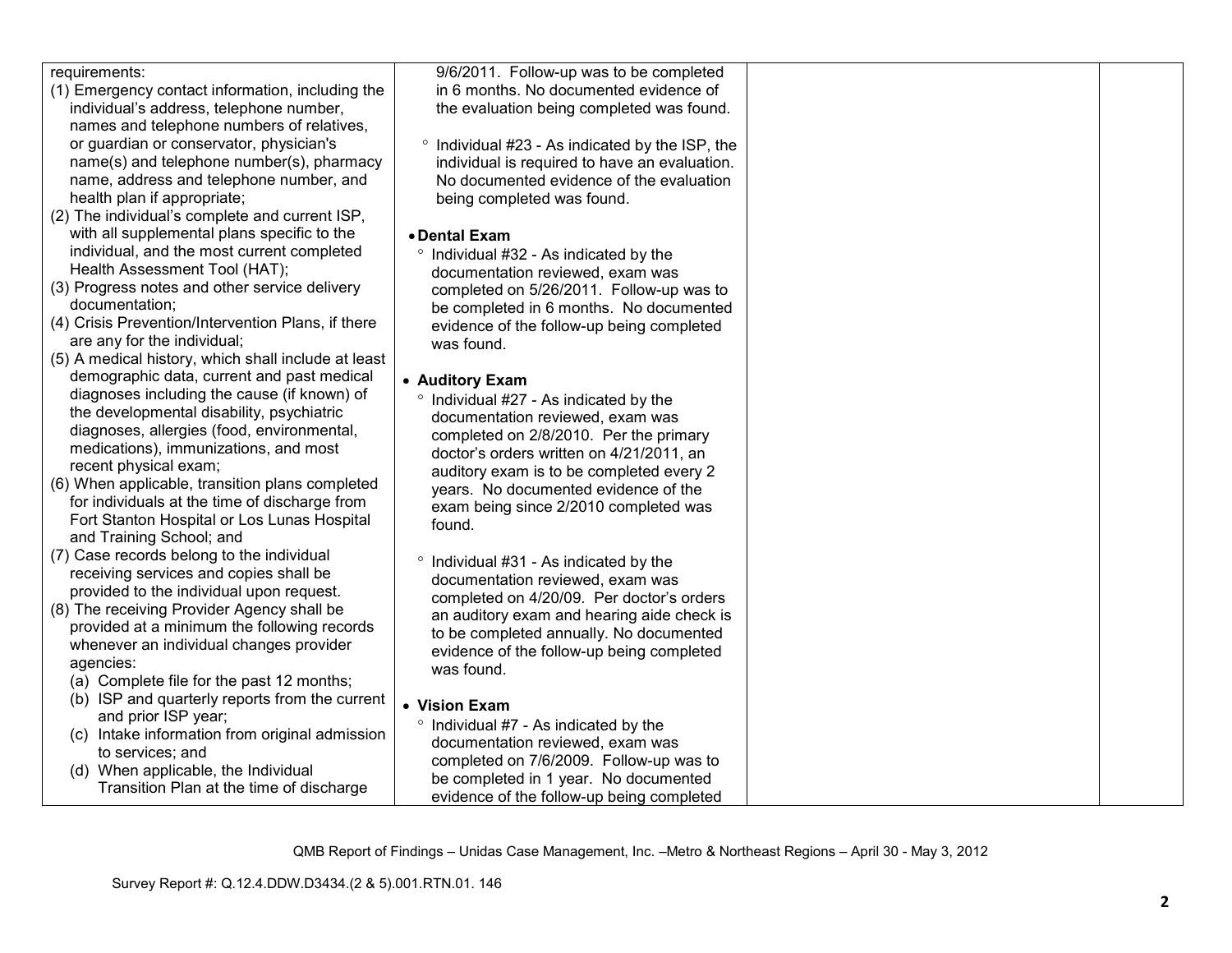| from Los Lunas Hospital and Training | was found.                                              |  |
|--------------------------------------|---------------------------------------------------------|--|
| School or Ft. Stanton Hospital.      |                                                         |  |
|                                      | • Bone Density Exam                                     |  |
|                                      | ° Individual #37 - As indicated by the                  |  |
|                                      | documentation reviewed, exam was                        |  |
|                                      | completed on 5/28/2008. Follow-up was to                |  |
|                                      | be completed in 1 year. No documented                   |  |
|                                      | evidence of the follow-up being completed<br>was found. |  |
|                                      |                                                         |  |
|                                      | • Speech/Language Therapy Evaluation (#8 &              |  |
|                                      | 31)                                                     |  |
|                                      |                                                         |  |
|                                      | • Physical Therapy Evaluation (#8)                      |  |
|                                      |                                                         |  |
|                                      |                                                         |  |
|                                      |                                                         |  |
|                                      |                                                         |  |
|                                      |                                                         |  |
|                                      |                                                         |  |
|                                      |                                                         |  |
|                                      |                                                         |  |
|                                      |                                                         |  |
|                                      |                                                         |  |
|                                      |                                                         |  |
|                                      |                                                         |  |
|                                      |                                                         |  |
|                                      |                                                         |  |
|                                      |                                                         |  |
|                                      |                                                         |  |
|                                      |                                                         |  |
|                                      |                                                         |  |
|                                      |                                                         |  |
|                                      |                                                         |  |
|                                      |                                                         |  |
|                                      |                                                         |  |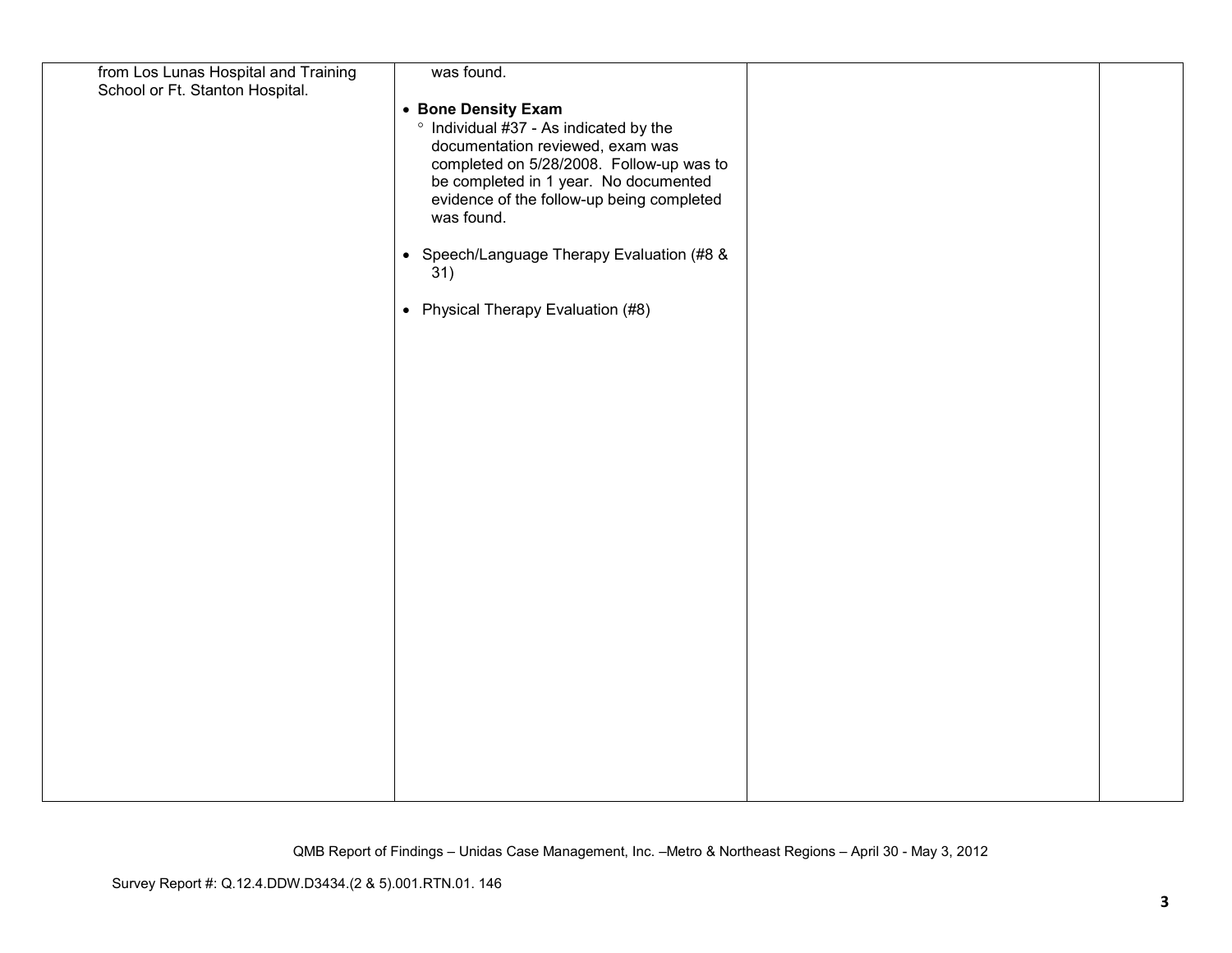| Tag #1A41 Required IDT Meetings                                                                                                                                                                                                                                                                                                                                                                                                                                                                                                                                                                                                                                                                                                                                                                                                                                                                                                                                                                                                                                                                                                                                                                                                                                                                                                                                                                                                                                                                                                 | <b>Standard Level Deficiency</b>                                                                                                                                                                                                                                                               |                                                                                                                                                                              |  |
|---------------------------------------------------------------------------------------------------------------------------------------------------------------------------------------------------------------------------------------------------------------------------------------------------------------------------------------------------------------------------------------------------------------------------------------------------------------------------------------------------------------------------------------------------------------------------------------------------------------------------------------------------------------------------------------------------------------------------------------------------------------------------------------------------------------------------------------------------------------------------------------------------------------------------------------------------------------------------------------------------------------------------------------------------------------------------------------------------------------------------------------------------------------------------------------------------------------------------------------------------------------------------------------------------------------------------------------------------------------------------------------------------------------------------------------------------------------------------------------------------------------------------------|------------------------------------------------------------------------------------------------------------------------------------------------------------------------------------------------------------------------------------------------------------------------------------------------|------------------------------------------------------------------------------------------------------------------------------------------------------------------------------|--|
| NMAC 7.26.5.12 DEVELOPMENT OF THE<br><b>INDIVIDUAL SERVICE PLAN (ISP) -</b><br><b>PARTICIPATION IN AND SCHEDULING OF</b><br><b>INTERDISCIPLINARY TEAM MEETINGS:</b>                                                                                                                                                                                                                                                                                                                                                                                                                                                                                                                                                                                                                                                                                                                                                                                                                                                                                                                                                                                                                                                                                                                                                                                                                                                                                                                                                             | Based on record review, the Agency failed to<br>convene the IDT to discuss and/or modify the<br>ISP and/or address significant changes as<br>required by regulation for 1 of 43 individuals.                                                                                                   |                                                                                                                                                                              |  |
| H. The IDT shall be convened to discuss and<br>modify the ISP, as needed, to address:<br>a significant life change, including a<br>(1)<br>change in medical condition or medication that<br>affects the individual's behavior or emotional<br>state;<br>(2)<br>situations where an individual is at risk<br>of significant harm. In this case the team shall<br>convene within one working day, in person or<br>by teleconference; if necessary, the ISP shall<br>be modified accordingly within seventy-two<br>$(72)$ hours;<br>changes in any desired outcomes, (e.g.<br>(3)<br>desired outcome is not met, a change in<br>vocational goals or the loss of a job);<br>the loss or death of a significant person<br>(4)<br>to the individual;<br>a serious accident, illness, injury or<br>(5)<br>hospitalization that disrupts implementation of<br>the ISP;<br>(6) individual, guardian or provider requests for<br>a program change or relocation, or when a<br>termination of a service is proposed; the<br>DDSD's policy no. 150 requires the IDT to<br>meet and develop a transition plan whenever<br>an individual is at risk of discharge by the<br>provider agency or anticipates a change of<br>provider agency to identify strategies and<br>resources needed; if the individual or guardian<br>is requesting a discharge or a change of<br>provider agency, or there is an impending<br>change in housemates the team must meet to<br>develop a transition plan;<br>situations where it has been determined<br>(7) | Review of documentation found the following<br>IDT Meeting did not convene as required:<br>• Individual #27<br>° As indicated by the documentation<br>reviewed, the individual was hospitalized in<br>2/2012 and 3/2012. No documented<br>evidence of IDT meetings taking place were<br>found. | Provider:<br>State your Plan of Correction for the findings in<br>this Tag above this line.<br>Enter your Quality Assurance/Quality<br>Improvement processes below the line. |  |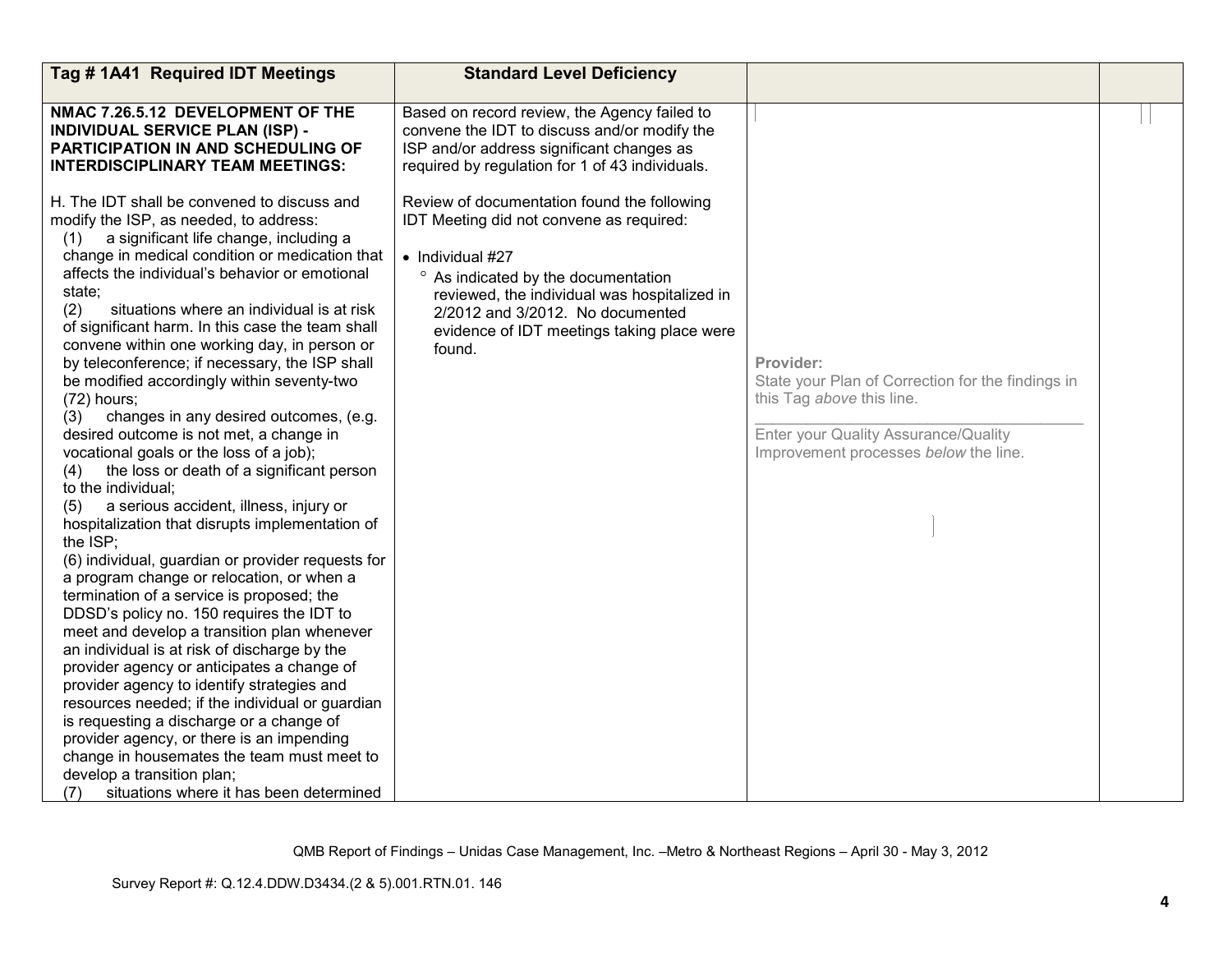| the individual is a victim of abuse, neglect or |  |  |
|-------------------------------------------------|--|--|
| exploitation;                                   |  |  |
| criminal justice involvement on the part<br>(8) |  |  |
| of the individual (e.g., arrest, incarceration, |  |  |
| release, probation, parole);                    |  |  |
| any member of the IDT may also<br>(9)           |  |  |
| request that the team be convened by            |  |  |
| contacting the case manager; the case           |  |  |
| manager shall convene the team within ten       |  |  |
| (10) days of receipt of any reasonable request  |  |  |
| to convene the team, either in person or        |  |  |
| through teleconference;                         |  |  |
| (10) for any other reason that is in the best   |  |  |
| interest of the individual, or any other reason |  |  |
| deemed appropriate, including development,      |  |  |
| integration or provision of services that are   |  |  |
| inconsistent or in conflict with the desired    |  |  |
| outcomes of the ISP and the long term vision    |  |  |
| of the individual;                              |  |  |
| (11) whenever the DDSD decides not to           |  |  |
| approve implementation of an ISP because of     |  |  |
| cost or because the DDSD believes the ISP       |  |  |
| fails to satisfy constitutional, regulatory or  |  |  |
| statutory requirements.                         |  |  |
|                                                 |  |  |
|                                                 |  |  |
|                                                 |  |  |
|                                                 |  |  |
|                                                 |  |  |
|                                                 |  |  |
|                                                 |  |  |
|                                                 |  |  |
|                                                 |  |  |
|                                                 |  |  |
|                                                 |  |  |
|                                                 |  |  |
|                                                 |  |  |
|                                                 |  |  |
|                                                 |  |  |
|                                                 |  |  |
|                                                 |  |  |
|                                                 |  |  |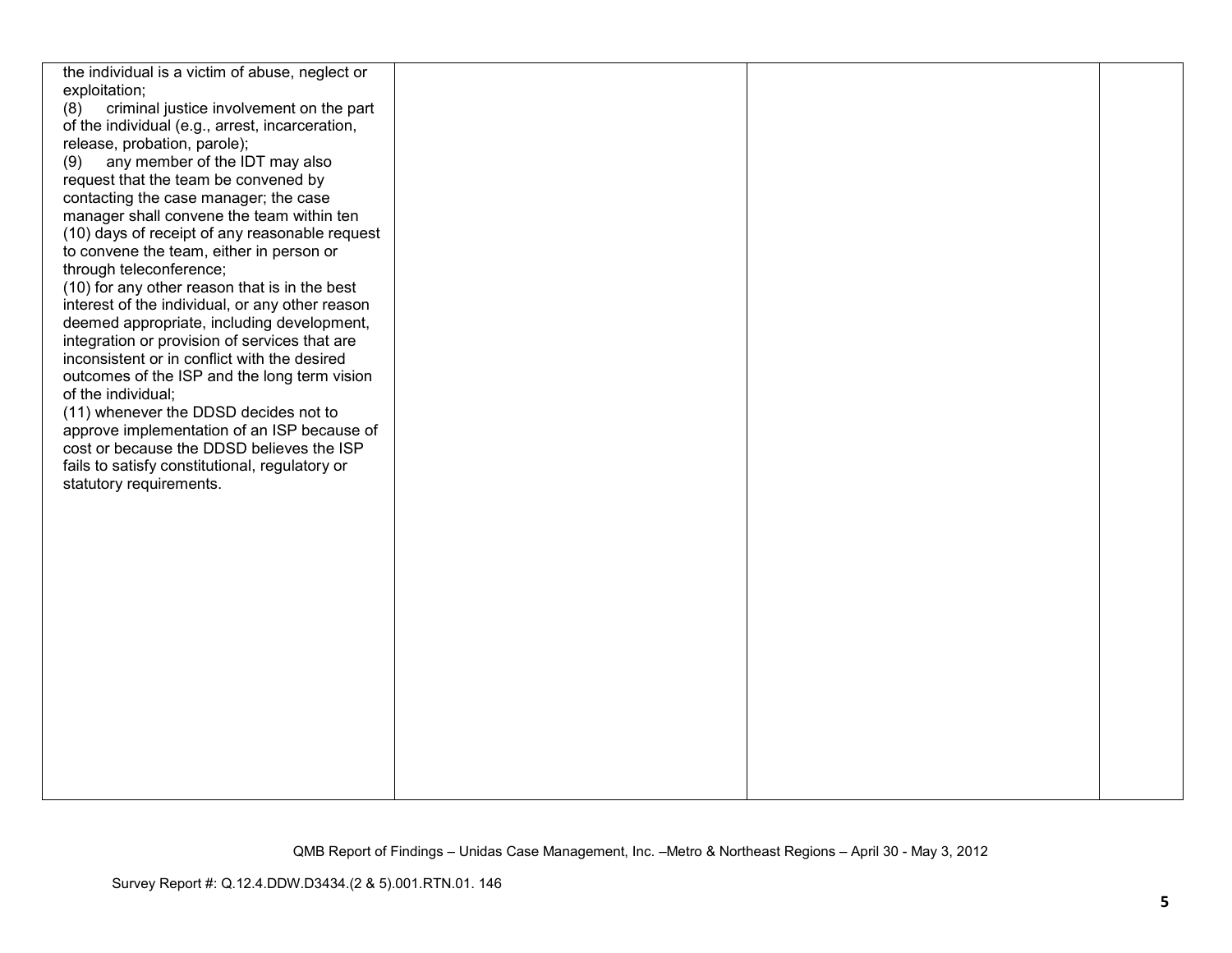| Tag #4C09 Secondary FOC                                                                                                                                                                                                                                                                                                                                                                                                              | <b>Standard Level Deficiency</b>                                                                                                                                                                                                |                                                                                             |  |
|--------------------------------------------------------------------------------------------------------------------------------------------------------------------------------------------------------------------------------------------------------------------------------------------------------------------------------------------------------------------------------------------------------------------------------------|---------------------------------------------------------------------------------------------------------------------------------------------------------------------------------------------------------------------------------|---------------------------------------------------------------------------------------------|--|
| Developmental Disabilities (DD) Waiver Service<br>Standards effective 4/1/2007<br><b>CHAPTER 4 III. CASE MANAGEMENT</b><br><b>SERVICE REQUIREMENTS</b><br><b>G. Secondary Freedom of Choice Process</b>                                                                                                                                                                                                                              | Based on record review, the Agency failed to<br>maintain current Secondary Freedom of Choice<br>documentation and ensure individuals obtained<br>all services through the Freedom of Choice<br>Process for 1 of 43 individuals. |                                                                                             |  |
| (1) The Case Management Provider Agency<br>will ensure that it maintains a current<br>Secondary Freedom of Choice (FOC) form<br>that includes all service providers offering<br>services in that region.                                                                                                                                                                                                                             | The following items were not found and/or not<br>agency specific to the individual's current<br>services :<br>• Secondary Freedom of Choice<br>Behavior Consultation (#27)                                                      |                                                                                             |  |
| (2) The Case Manager will present the<br>Secondary FOC form to the individual or<br>authorized representative for selection of<br>direct service providers.                                                                                                                                                                                                                                                                          | $\circ$<br>Speech Therapy (#27)<br>$\circ$<br>Occupational Therapy (#27)                                                                                                                                                        | Provider:<br>State your Plan of Correction for the findings in<br>this Tag above this line. |  |
| (3) At least annually, at the time rights and<br>responsibilities are reviewed, individuals<br>and guardians served will be reminded that<br>they may change providers at any time, as<br>well as change types of services. At this<br>time, Case Managers shall offer to review<br>the current Secondary FOC list with<br>individuals and guardians served. If they<br>are interested in changing, a new FOC<br>shall be completed. |                                                                                                                                                                                                                                 | Enter your Quality Assurance/Quality<br>Improvement processes below the line.               |  |
|                                                                                                                                                                                                                                                                                                                                                                                                                                      |                                                                                                                                                                                                                                 |                                                                                             |  |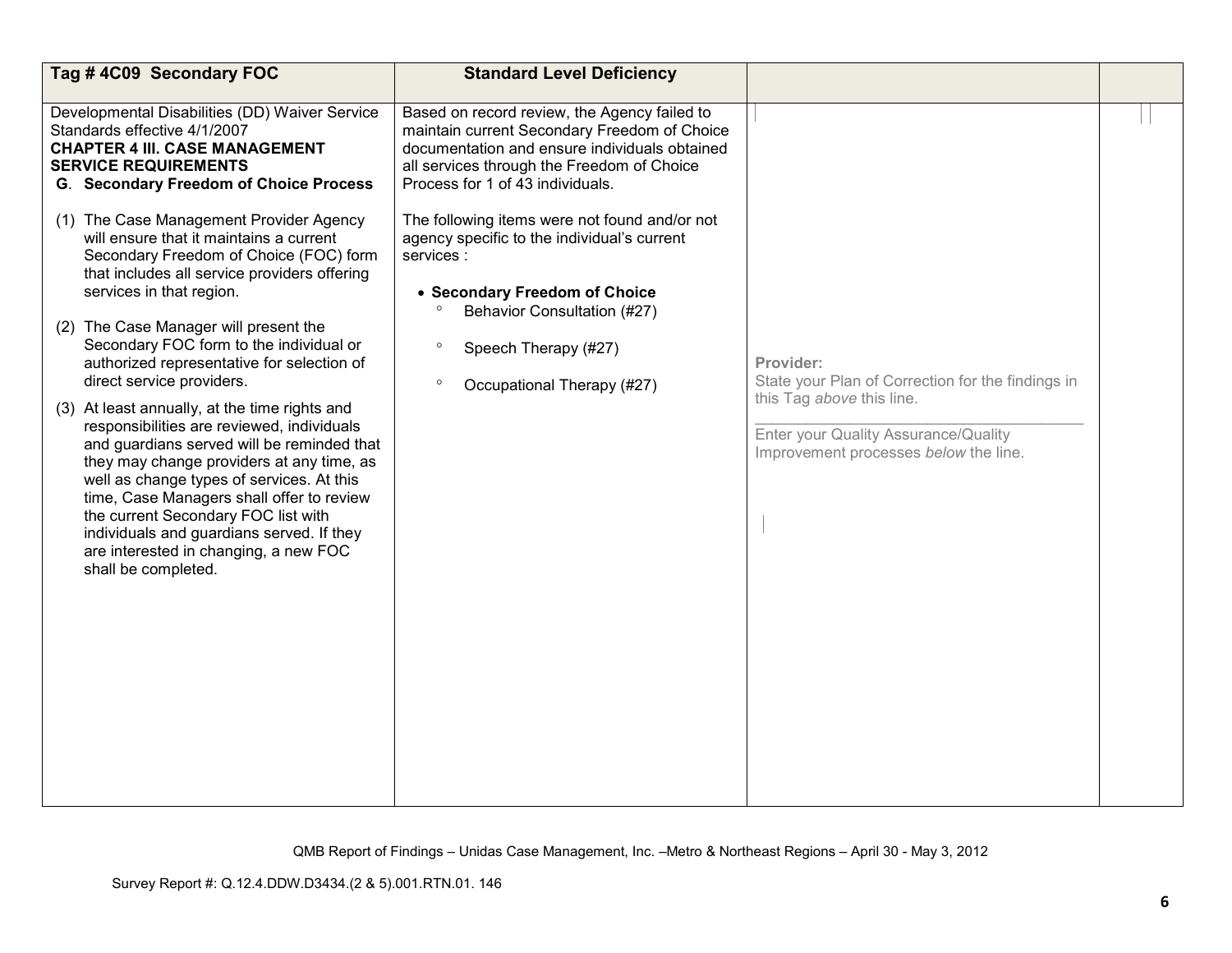|     | Tag #4C12 Monitoring & Evaluation of<br><b>Services</b>                                                                                                                                                                                        | <b>Standard Level Deficiency</b>                                                                                                                                                                                                                                 |                                                   |  |
|-----|------------------------------------------------------------------------------------------------------------------------------------------------------------------------------------------------------------------------------------------------|------------------------------------------------------------------------------------------------------------------------------------------------------------------------------------------------------------------------------------------------------------------|---------------------------------------------------|--|
|     | Developmental Disabilities (DD) Waiver Service<br>Standards effective 4/1/2007<br><b>CHAPTER 4 III. CASE MANAGEMENT</b><br><b>SERVICE REQUIREMENTS</b><br>J. Case Manager Monitoring and<br><b>Evaluation of Service Delivery</b>              | Based on record review, the Agency failed to<br>use a formal ongoing monitoring process that<br>provides for the evaluation of quality,<br>effectiveness, and appropriateness of services<br>and supports provided to the individual for 4 of<br>43 individuals. |                                                   |  |
|     | (1) The Case Manager shall use a formal<br>ongoing monitoring process that provides<br>for the evaluation of quality, effectiveness,<br>and appropriateness of services and<br>supports provided to the individual as<br>specified in the ISP. | Record review of Agency files found face-to-<br>face visits were NOT being completed as<br>required by standard (2 b, c & d) for the<br>following individuals:<br>Individual #1 (Non-Jackson)                                                                    |                                                   |  |
| (2) | Monitoring and evaluation activities shall                                                                                                                                                                                                     | • One out of home site visit was noted between<br>4/2011 & 3/2012.                                                                                                                                                                                               | Provider:                                         |  |
|     | include, but not be limited to:                                                                                                                                                                                                                | ° 4/12/2011 - Home Visit                                                                                                                                                                                                                                         | State your Plan of Correction for the findings in |  |
|     | (a) Face-To-Face Contact: A minimum of<br>twelve (12) face-to-face contact visits                                                                                                                                                              | ° 5/5/2011 - Home Visit                                                                                                                                                                                                                                          | this Tag above this line.                         |  |
|     | annually (1 per month) is required to                                                                                                                                                                                                          | ° 6/2/2011 - Home Visit                                                                                                                                                                                                                                          | Enter your Quality Assurance/Quality              |  |
|     | occur between the Case Manager and                                                                                                                                                                                                             | $\degree$ 7/12/2011 - Home Visit                                                                                                                                                                                                                                 | Improvement processes below the line.             |  |
|     | the individual served as described in the                                                                                                                                                                                                      | $\degree$ 8/9/2011 - Home Visit                                                                                                                                                                                                                                  |                                                   |  |
|     | ISP; an exception is that children may                                                                                                                                                                                                         | ° 9/6/2011 - Home Visit                                                                                                                                                                                                                                          |                                                   |  |
|     | receive a minimum of four visits per year;                                                                                                                                                                                                     | ° 10/4/2011 - Site Visit (ISP Meeting)                                                                                                                                                                                                                           |                                                   |  |
|     | (b) Jackson Class members require two (2)                                                                                                                                                                                                      | ° 11/15/2011 - Home Visit                                                                                                                                                                                                                                        |                                                   |  |
|     | face-to-face contacts per month, one of                                                                                                                                                                                                        | ° 12/7/2011 - Home Visit                                                                                                                                                                                                                                         |                                                   |  |
|     | which occurs at a location in which the                                                                                                                                                                                                        | ° 1/12/2012 - Home Visit                                                                                                                                                                                                                                         |                                                   |  |
|     | individual spends the majority of the day                                                                                                                                                                                                      | ° 2/1/2012 - Home Visit                                                                                                                                                                                                                                          |                                                   |  |
|     | (i.e., place of employment, habilitation<br>program) and one at the person's<br>residence;                                                                                                                                                     | <sup>o</sup> 3/7/2012 - Home Visit                                                                                                                                                                                                                               |                                                   |  |
|     |                                                                                                                                                                                                                                                | Individual #4 (Non-Jackson)                                                                                                                                                                                                                                      |                                                   |  |
|     | (c) For non-Jackson Class members who                                                                                                                                                                                                          | • One out of home site visit was noted between                                                                                                                                                                                                                   |                                                   |  |
|     | receive Community Living Services, at                                                                                                                                                                                                          | 4/2011 & 3/2012.                                                                                                                                                                                                                                                 |                                                   |  |
|     | least every other month, one of the face-                                                                                                                                                                                                      | ° 4/19/2011 - Home Visit                                                                                                                                                                                                                                         |                                                   |  |
|     | to-face visits shall occur in the individual's<br>residence;                                                                                                                                                                                   | ° 5/26/2011 - Home Visit                                                                                                                                                                                                                                         |                                                   |  |
|     |                                                                                                                                                                                                                                                | <sup>o</sup> 6/16/2011 - Site Visit (ISP Meeting)                                                                                                                                                                                                                |                                                   |  |
|     | (d) For adults who are not Jackson Class                                                                                                                                                                                                       | ° 7/19/2011 - Home Visit                                                                                                                                                                                                                                         |                                                   |  |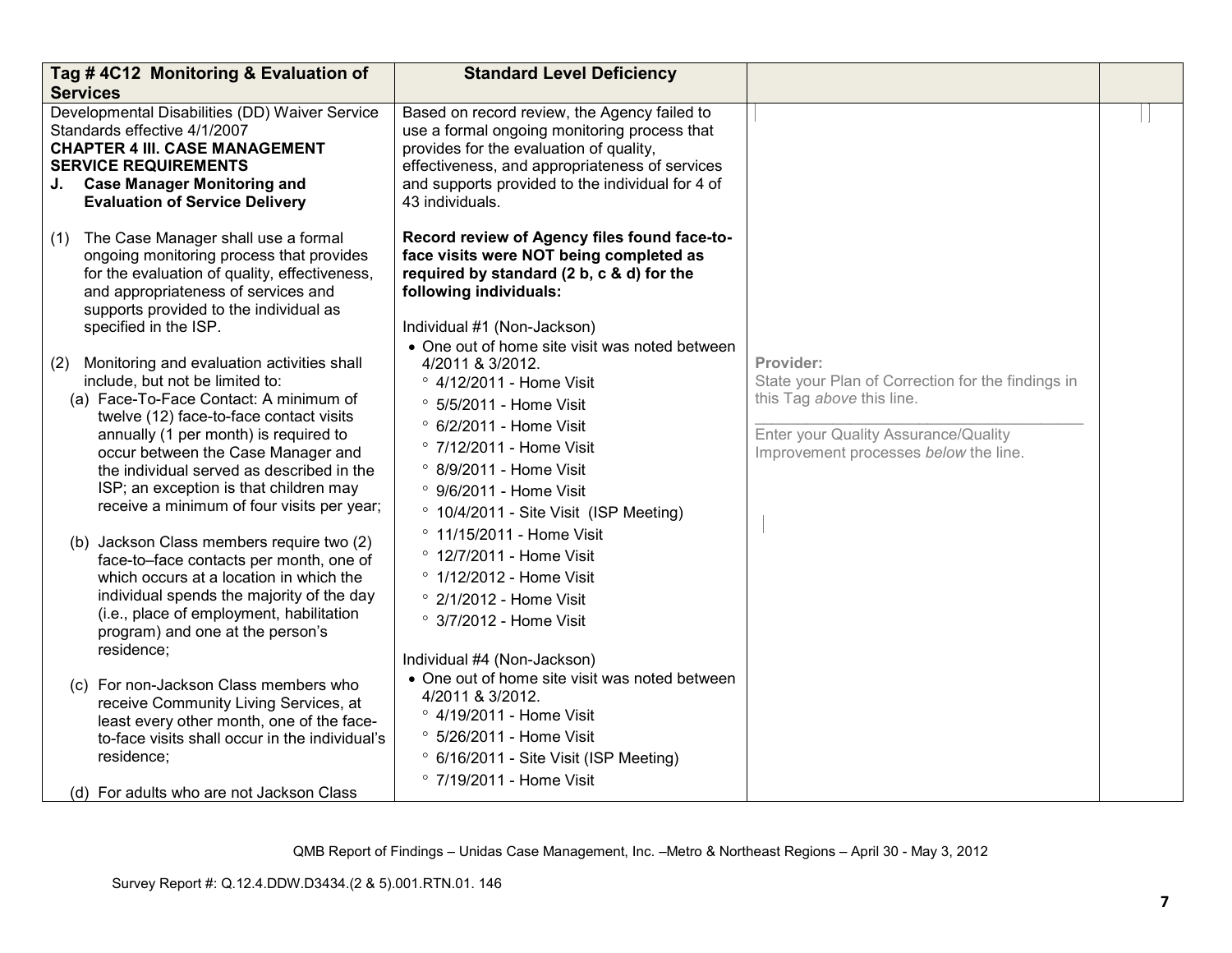|     | members and who do not receive                                                      | <sup>o</sup> 8/23/2011 - Home Visit                           |  |
|-----|-------------------------------------------------------------------------------------|---------------------------------------------------------------|--|
|     | Community Living Services, at least one                                             | ° 9/21/2011 - Home Visit                                      |  |
|     | face-to-face visit per quarter shall be in                                          | $\degree$ 10/25/2011 - Home Visit                             |  |
|     | his or her home;                                                                    | ° 11/22/2011 - Home Visit                                     |  |
|     | (e) If concerns regarding the health or safety                                      | ° 12/13/2011 - Home Visit                                     |  |
|     | of the individual are documented during                                             | ° 1/23/2012 - Home Visit                                      |  |
|     | monitoring or assessment activities, the                                            | ° 2/13/2012 - Home Visit                                      |  |
|     | Case Manager shall immediately notify                                               | ° 3/12/2012 - Home Visit                                      |  |
|     | appropriate supervisory personnel within<br>the Provider Agency and document the    |                                                               |  |
|     | concern. If the reported concerns are not                                           | Individual #24 (Non-Jackson)                                  |  |
|     | remedied by the Provider Agency within a<br>reasonable, mutually agreed period of   | • One out of home visit was noted between<br>4/2011 & 3/2012. |  |
|     | time, the concern shall be reported in                                              | ° 4/28/2011 - Home Visit                                      |  |
|     | writing to the respective DDSD Regional                                             | <sup>o</sup> 5/24/2011 - Home Visit                           |  |
|     | Office and/or the Division of Health                                                | ° 6/28/2011 - Home Visit                                      |  |
|     | Improvement (DHI) as appropriate to the<br>nature of the concern. Unless the nature | ° 7/25/2011 - Site Visit                                      |  |
|     | of the concern is urgent, no more than                                              | <sup>o</sup> 8/31/2011 - Home Visit                           |  |
|     | fifteen (15) working days shall be allowed                                          | ° 9/26/2011 - Home Visit                                      |  |
|     | for remediation or development of an                                                | ° 10/27/2011 - Home Visit                                     |  |
|     | acceptable plan of remediation. This<br>does not preclude the Case Managers'        | ° 11/29/2011 - Home Visit                                     |  |
|     | obligation to report abuse, neglect or                                              | ° 12/23/2011 - Home Visit                                     |  |
|     | exploitation as required by New Mexico                                              | ° 1/30/2012 - Home Visit                                      |  |
|     | Statute.                                                                            | ° 2/28/2012 - Home Visit                                      |  |
|     |                                                                                     | ° 3/26/2012 - Home Visit                                      |  |
| (f) | Service monitoring for children: When a<br>parent chooses fewer than twelve (12)    |                                                               |  |
|     | annual units of case management, the                                                | Individual #32 (Non-Jackson)                                  |  |
|     | Case Manager will inform the parent of                                              | • One out of home site visit was noted between                |  |
|     | the parent's responsibility for the                                                 | 4/2011 & 3/2012.                                              |  |
|     | monitoring and evaluation activities                                                | ° 4/19/2011 - Home Visit                                      |  |
|     | during the months he or she does not                                                | ° 5/5/2011 - Home Visit                                       |  |
|     | receive case management services,                                                   | ° 6/21/2011 - Home Visit                                      |  |
|     | (g) It is appropriate to conduct face-to-face                                       | ° 7/25/2011 - Home Visit                                      |  |
|     | visits with the individual both during the                                          | <sup>o</sup> 8/16/2011 - Home Visit                           |  |
|     | time the individual is receiving a service                                          | ° 9/15/2011 - Home Visit                                      |  |
|     | and during times the individual is not                                              | ° 10/11/2011 - Home Visit                                     |  |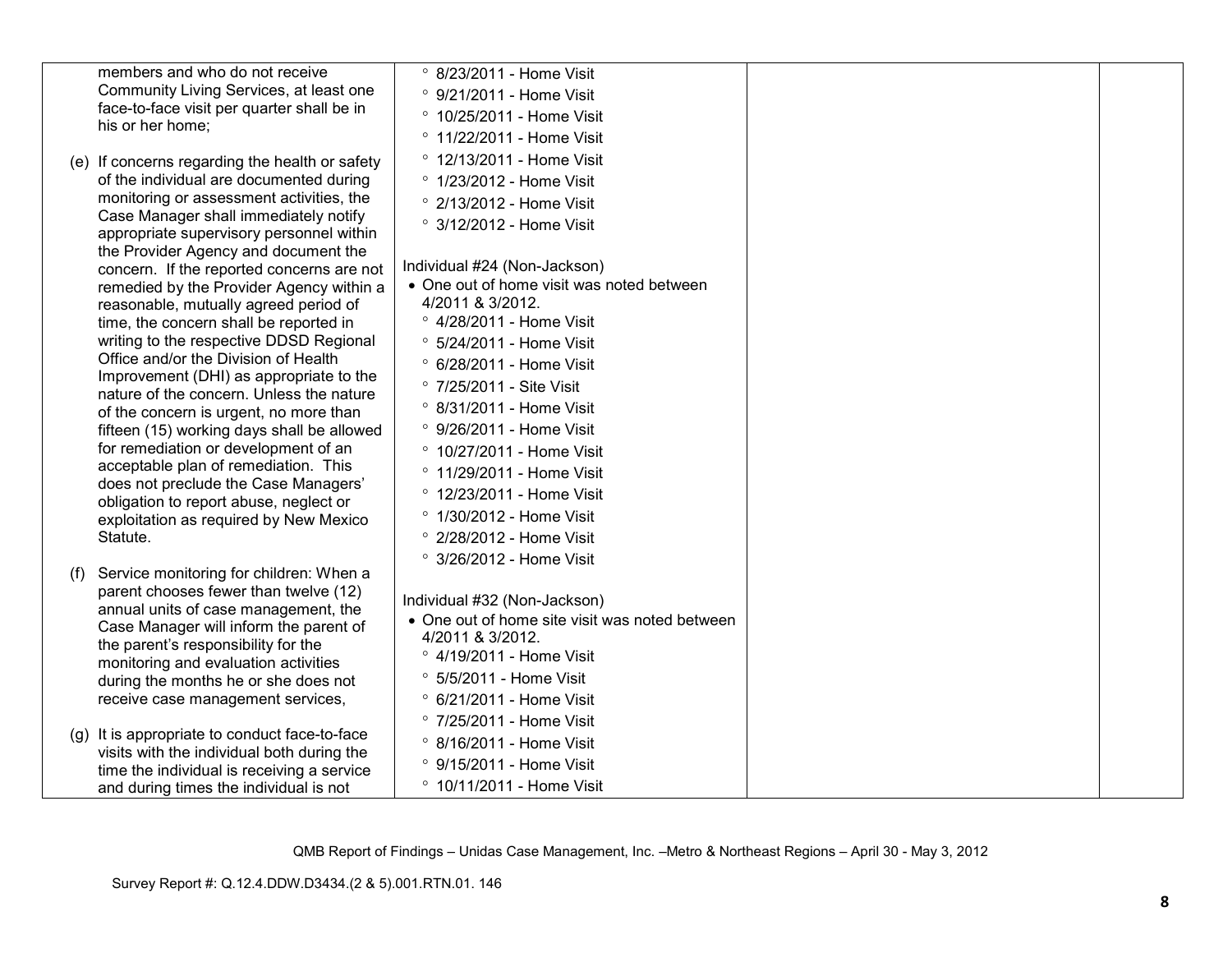| receiving a service. The preferences of<br>the individual shall be taken into<br>consideration when scheduling a visit.<br>Visits may be scheduled in advance or be<br>unannounced visits depending on the<br>nature of the need in monitoring service<br>delivery for the individual.                                                                                                                                                                                                                                                                                                                                                                                                             | ° 11/3/2011 - Home Visit<br>° 12/6/2011 - Home Visit<br>° 1/10/2012 - Home Visit<br>° 2/10/2012 - Home Visit<br>° 3/27/2012 - Site Visit (ISP Meeting) |  |
|----------------------------------------------------------------------------------------------------------------------------------------------------------------------------------------------------------------------------------------------------------------------------------------------------------------------------------------------------------------------------------------------------------------------------------------------------------------------------------------------------------------------------------------------------------------------------------------------------------------------------------------------------------------------------------------------------|--------------------------------------------------------------------------------------------------------------------------------------------------------|--|
| (h) Communication with IDT members: Case<br>Managers shall facilitate and maintain<br>communication with the individual or his<br>or her representative, other IDT<br>members, providers and other relevant<br>parties to ensure the individual receives<br>maximum benefit of his or her services.<br>Case Managers need to ensure that any<br>needed adjustments to the service plan<br>are made, where indicated. Concerns<br>identified through communication with<br>teams that are not remedied within a<br>reasonable period of time shall be<br>reported in writing to the respective<br>regional office and/or the Division of<br>Health Improvements, as appropriate to<br>the concerns. |                                                                                                                                                        |  |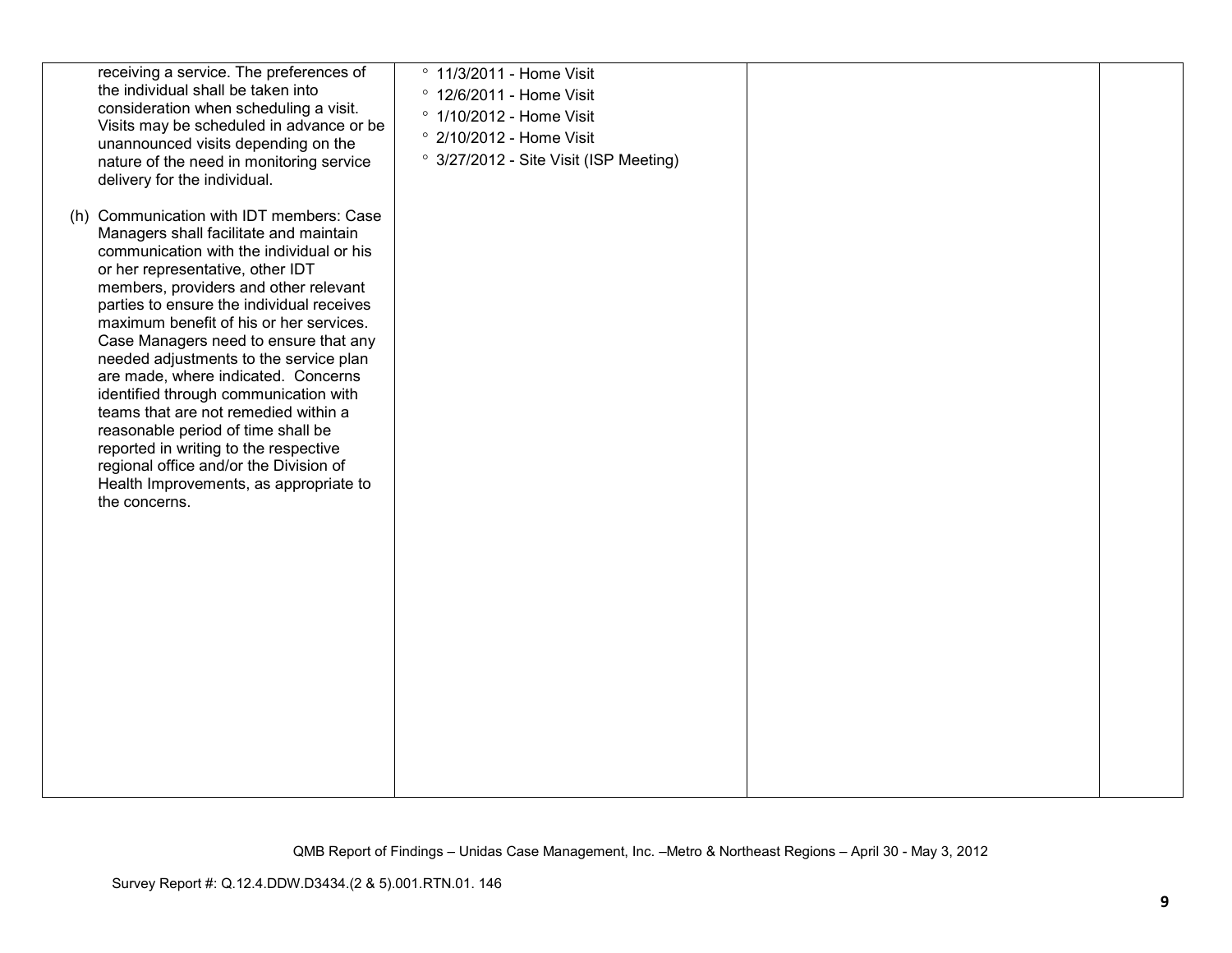| Tag #4C15.1 - QA Requirements - Bi-                                                                                                                                                                                                                                                                                                                                                                                                                                                                                                                                                                                                                                                                                                                                                                                                                                                                                                                                                                                                                                                                                                                                                                                                                                                                                                                                                                       | <b>Standard Level Deficiency</b>                                                                                                                                                                                                                                                                                                                                                                                                                                                                                                                                                                                                                                                                                                                                                                                                                         |                                                                                                                                                                              |  |
|-----------------------------------------------------------------------------------------------------------------------------------------------------------------------------------------------------------------------------------------------------------------------------------------------------------------------------------------------------------------------------------------------------------------------------------------------------------------------------------------------------------------------------------------------------------------------------------------------------------------------------------------------------------------------------------------------------------------------------------------------------------------------------------------------------------------------------------------------------------------------------------------------------------------------------------------------------------------------------------------------------------------------------------------------------------------------------------------------------------------------------------------------------------------------------------------------------------------------------------------------------------------------------------------------------------------------------------------------------------------------------------------------------------|----------------------------------------------------------------------------------------------------------------------------------------------------------------------------------------------------------------------------------------------------------------------------------------------------------------------------------------------------------------------------------------------------------------------------------------------------------------------------------------------------------------------------------------------------------------------------------------------------------------------------------------------------------------------------------------------------------------------------------------------------------------------------------------------------------------------------------------------------------|------------------------------------------------------------------------------------------------------------------------------------------------------------------------------|--|
| <b>Annual Reports &amp; Provider Quarterly</b>                                                                                                                                                                                                                                                                                                                                                                                                                                                                                                                                                                                                                                                                                                                                                                                                                                                                                                                                                                                                                                                                                                                                                                                                                                                                                                                                                            |                                                                                                                                                                                                                                                                                                                                                                                                                                                                                                                                                                                                                                                                                                                                                                                                                                                          |                                                                                                                                                                              |  |
| <b>Reports</b><br><b>CHAPTER 4 IV. CASE MANAGEMENT</b><br>PROVIDER AGENCY REQUIREMENTS<br>C. Quality Assurance Requirements: Case<br>Management Provider Agencies will use an<br>Internal Quality Assurance and<br>Improvement Plan that must be submitted<br>to and reviewed by the Statewide Case<br>Management Coordinator, that shall include<br>but is not limited to the following:<br>Case Management Provider Agencies are<br>(1)<br>to:<br>(a) Use a formal ongoing monitoring protocol<br>that provides for the evaluation of quality,<br>effectiveness and continued need for<br>services and supports provided to the<br>individual. This protocol shall be written<br>and its implementation documented.<br>(b) Assure that reports and ISPs meet<br>required timelines and include required<br>content.<br>(c) Conduct a quarterly review of progress<br>reports from service providers to verify<br>that the individual's desired outcomes<br>and action plans remain appropriate and<br>realistic.<br>(i) If the service providers' quarterly<br>reports are not received by the Case<br>Management Provider Agency within<br>fourteen (14) days following the end of<br>the quarter, the Case Management<br>Provider Agency is to contact the<br>service provider in writing requesting<br>the report within one week from that<br>date.<br>(ii) If the quarterly report is not received | Based on record review, the Agency failed to<br>ensure that reports and ISP's meet required<br>timelines and include the required contents for 4<br>of 43 individuals.<br>The following quarterly/bi-annual reports were<br>not found:<br>• Community Inclusion - Adult Habilitation<br><b>Quarterly Reports:</b><br><sup>o</sup> Individual #1 - None found for July 2011 -<br>September 2011.<br>° Individual #40 - None found for April 2011 -<br>June 2011.<br>• Speech & Language Pathology Bi-Annual<br><b>Progress Reports:</b><br>° Individual #31 - None found for September<br>2011 - March 2012.<br>• Occupational Therapy Bi-Annual Progress<br><b>Reports:</b><br>° Individual #31 - None found for May 2011 -<br>October 2011.<br>• Quarterly Nursing Reports:<br><sup>o</sup> Individual #12 - None found for April 2011 -<br>March 2012. | Provider:<br>State your Plan of Correction for the findings in<br>this Tag above this line.<br>Enter your Quality Assurance/Quality<br>Improvement processes below the line. |  |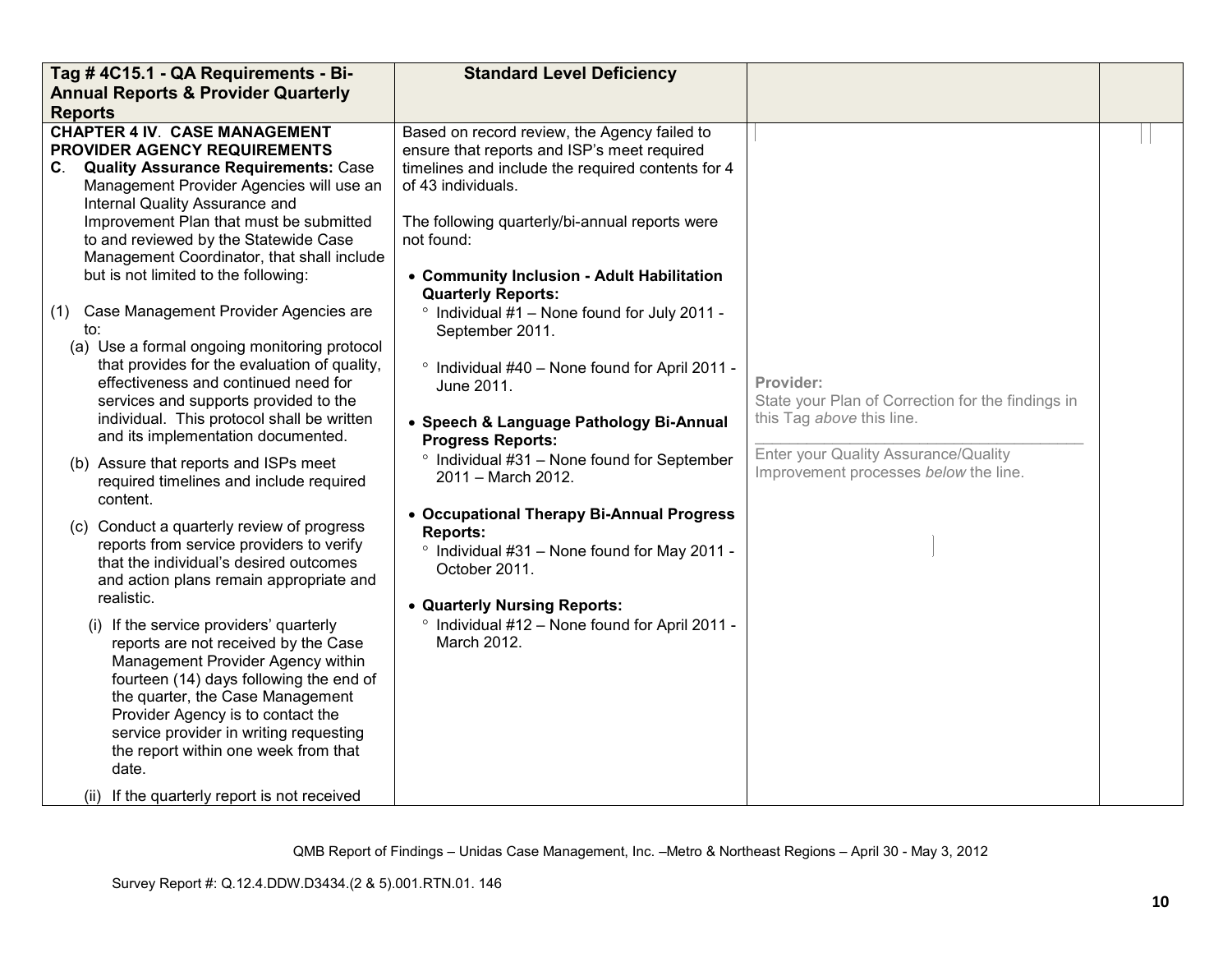| within one week of the written request,<br>the Case Management Provider<br>Agency is to contact the respective<br>DDSD Regional Office in writing within<br>one business day for assistance in<br>obtaining required reports.                                                                                                                                                                                                                                                                                                                                       |  |  |
|---------------------------------------------------------------------------------------------------------------------------------------------------------------------------------------------------------------------------------------------------------------------------------------------------------------------------------------------------------------------------------------------------------------------------------------------------------------------------------------------------------------------------------------------------------------------|--|--|
| (d) Assure at least quarterly that Crisis<br>Prevention/Intervention Plans are in<br>place in the residence and at the Provider<br>Agency of the Day Services for all<br>individuals who have chronic medical<br>condition(s) with potential for life<br>threatening complications and/or who<br>have behavioral challenge(s) that pose a<br>potential for harm to themselves or<br>others.                                                                                                                                                                         |  |  |
| (e) Assure at least quarterly that a current<br>Health Care Plan (HCP) is in place in the<br>residence and day service site for<br>individuals who receive Community Living<br>or Day Services and who have a HAT<br>score of 4, 5, or 6. During face-to-face<br>visits and review of quarterly reports, the<br>Case Manager is required to verify that<br>the Health Care Plan is being<br>implemented.                                                                                                                                                            |  |  |
| <b>Assure that Community Living Services</b><br>(f)<br>are delivered in accordance with<br>standards, including responsibility of the<br>IDT Members to plan for at least 30 hours<br>per week of planned activities outside the<br>residence. If this is not possible due to<br>the needs of the individual, a goal shall<br>be developed that focuses on appropriate<br>levels of community integration. These<br>activities do not need to be limited to paid<br>supports but may include independent or<br>leisure activities appropriate to the<br>individual. |  |  |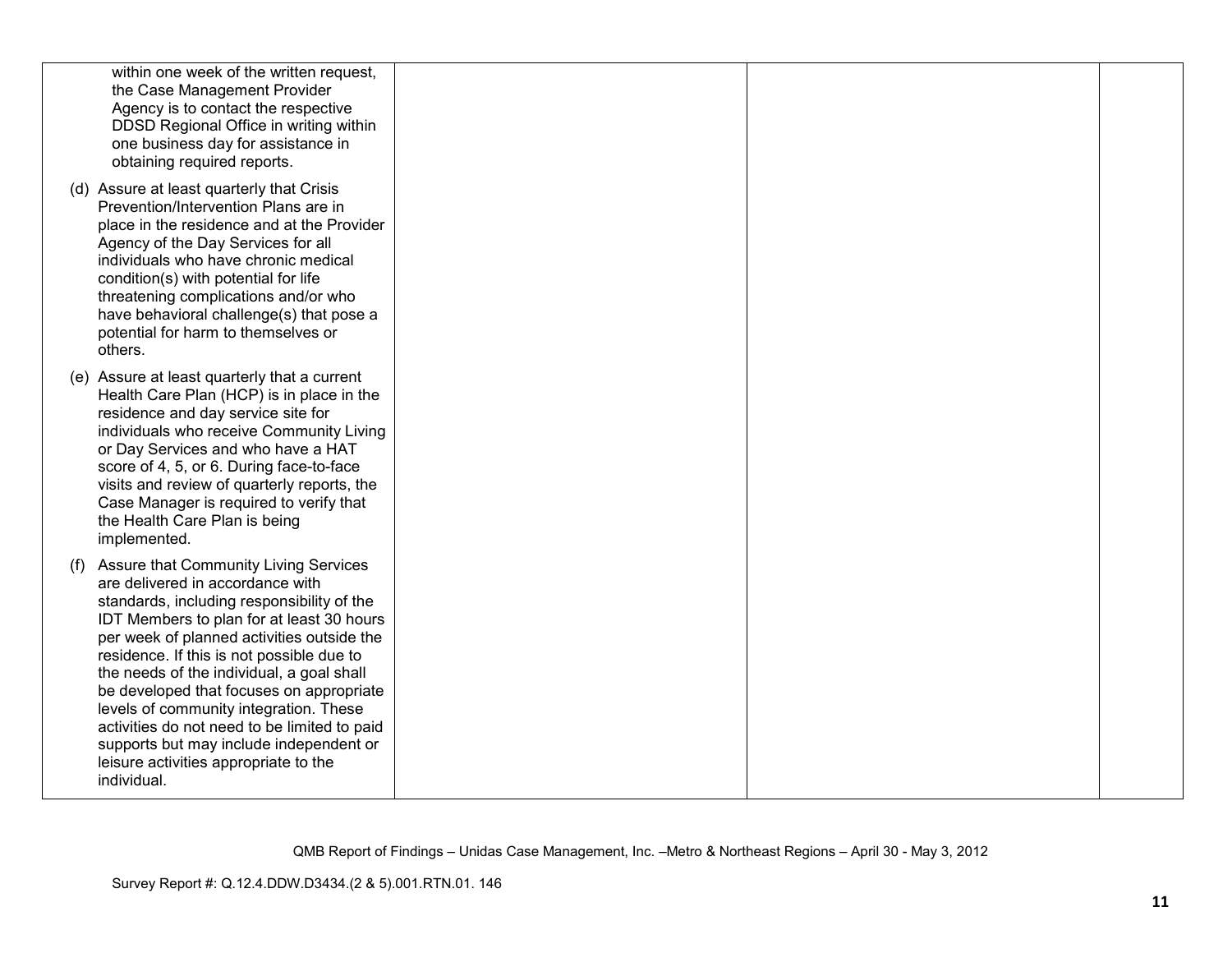| (g) | Perform annual satisfaction surveys with<br>individuals regarding case management<br>services. A copy of the summary is due<br>each December 10 <sup>th</sup> to the respective<br>DDSD Regional Office, along with a<br>description of actions taken to address<br>suggestions and problems identified in<br>the survey.                                                                                                                                                                                                                                                                                   |  |  |
|-----|-------------------------------------------------------------------------------------------------------------------------------------------------------------------------------------------------------------------------------------------------------------------------------------------------------------------------------------------------------------------------------------------------------------------------------------------------------------------------------------------------------------------------------------------------------------------------------------------------------------|--|--|
|     | (h) Maintain regular communication with all<br>providers delivering services and<br>products to the individual.                                                                                                                                                                                                                                                                                                                                                                                                                                                                                             |  |  |
| (i) | Establish and implement a written<br>grievance procedure.                                                                                                                                                                                                                                                                                                                                                                                                                                                                                                                                                   |  |  |
| (i) | Notify appropriate supervisory personnel<br>within the Provider Agency if concerns<br>are noted during monitoring or<br>assessment activities related to any of<br>the above requirements. If such concerns<br>are not remedied by the Provider Agency<br>within a reasonable mutually agreed<br>period of time, the concern shall be<br>reported in writing to the respective<br>DDSD Regional Office and/or DHI as<br>appropriate to the nature of the concern.<br>This does not preclude Case Managers'<br>obligations to report abuse, neglect or<br>exploitation as required by New Mexico<br>Statute. |  |  |
|     | (k) Utilize and submit the "Request for DDSD<br>Regional Office Intervention" form as<br>needed, such as when providers are not<br>responsive in addressing a quality<br>assurance concern. The Case<br>Management Provider Agency is required<br>to keep a copy in the individual's file.                                                                                                                                                                                                                                                                                                                  |  |  |
| (2) | Case Managers and Case Management<br>Provider Agencies are required to promote<br>and comply with the Case Management                                                                                                                                                                                                                                                                                                                                                                                                                                                                                       |  |  |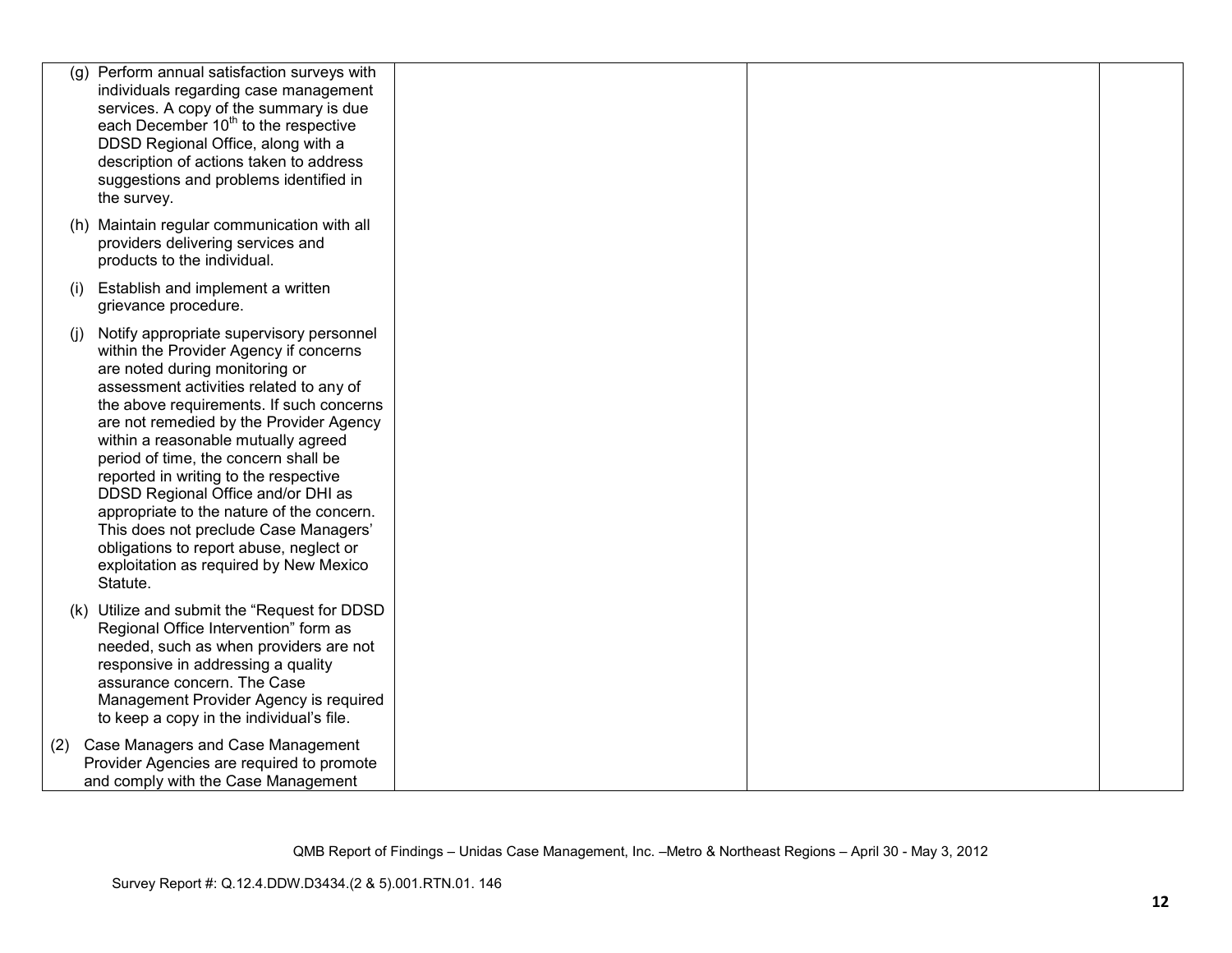| Code of Ethics:                                                                                                                                                                                                                                                                                                                     |  |  |
|-------------------------------------------------------------------------------------------------------------------------------------------------------------------------------------------------------------------------------------------------------------------------------------------------------------------------------------|--|--|
| (a) Case Managers shall provide the<br>individual/guardian with a copy of the<br>Code of Ethics when Addendum A is<br>signed.                                                                                                                                                                                                       |  |  |
| (b) Complaints against a Case Manager for<br>violation of the Code of Ethics brought to<br>the attention of DDSD will be sent to the<br>Case Manager's supervisor who is<br>required to respond within 10 working<br>days to DDSD with detailed actions<br>taken. DDSD reserves the right to<br>forward such complaints to the IRC. |  |  |
|                                                                                                                                                                                                                                                                                                                                     |  |  |
|                                                                                                                                                                                                                                                                                                                                     |  |  |
|                                                                                                                                                                                                                                                                                                                                     |  |  |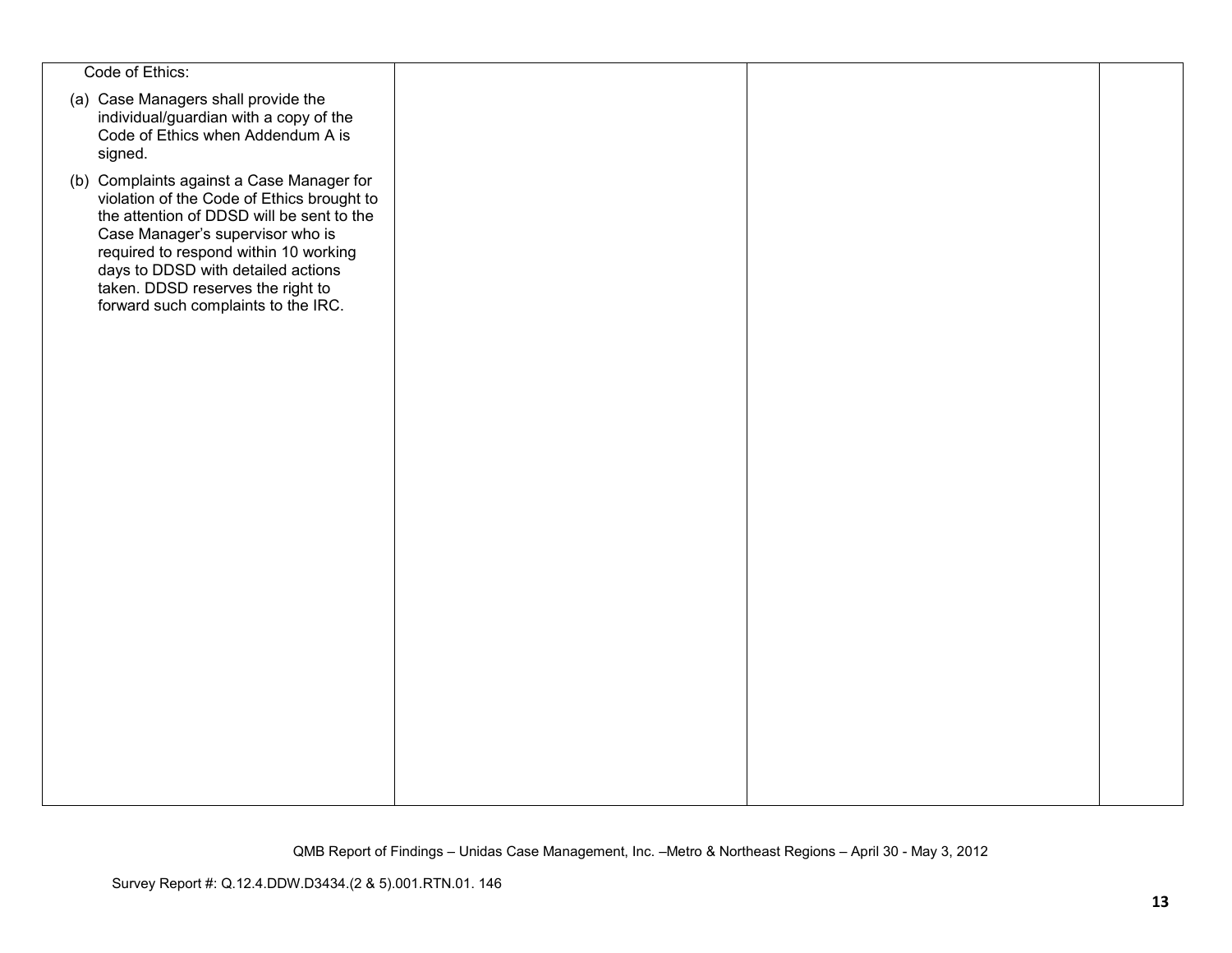| <b>Standard of Care</b>                                                                                                                                                                                                                                                                                                                                                                                                                                                                                                | <b>Deficiencies</b>                                                                                                                                                                                 | <b>Agency Plan of Correction, On-going</b><br><b>QA/QI &amp; Responsible Party</b>                                                                                           | <b>Date</b><br><b>Due</b> |
|------------------------------------------------------------------------------------------------------------------------------------------------------------------------------------------------------------------------------------------------------------------------------------------------------------------------------------------------------------------------------------------------------------------------------------------------------------------------------------------------------------------------|-----------------------------------------------------------------------------------------------------------------------------------------------------------------------------------------------------|------------------------------------------------------------------------------------------------------------------------------------------------------------------------------|---------------------------|
|                                                                                                                                                                                                                                                                                                                                                                                                                                                                                                                        |                                                                                                                                                                                                     | CMS Assurance – Qualified Providers – The State monitors non-licensed/non-certified providers to assure adherence to waiver                                                  |                           |
|                                                                                                                                                                                                                                                                                                                                                                                                                                                                                                                        |                                                                                                                                                                                                     | requirements. The State implements its policies and procedures for verifying that provider training is conducted in accordance with                                          |                           |
| State requirements and the approved waiver.                                                                                                                                                                                                                                                                                                                                                                                                                                                                            |                                                                                                                                                                                                     |                                                                                                                                                                              |                           |
| Tag # 1A37 Individual Specific Training -                                                                                                                                                                                                                                                                                                                                                                                                                                                                              | <b>Standard Level Deficiency</b>                                                                                                                                                                    |                                                                                                                                                                              |                           |
| <b>Case Manager: Awareness Level</b>                                                                                                                                                                                                                                                                                                                                                                                                                                                                                   |                                                                                                                                                                                                     |                                                                                                                                                                              |                           |
| <b>Department of Health (DOH) Developmental</b><br><b>Disabilities Supports Division</b><br>(DDSD) Policy - Policy Title: Training<br>Requirements for Case Management Agency<br>Staff Policy - Eff. March 1, 2007                                                                                                                                                                                                                                                                                                     | Based on record review, the Agency failed to<br>ensure that Individual Specific Training<br>requirements were met for 1 of 22 Agency<br>Personnel.<br>Review of personnel records found no evidence |                                                                                                                                                                              |                           |
| <b>II. POLICY STATEMENTS:</b><br>• A. Individuals shall receive services from<br>competent and qualified case managers.<br>• B. Case management staff shall complete<br>individual-specific (formerly known as<br>"Addendum B") training requirements in<br>accordance with the specifications described in<br>the individual service plan (ISP) of each<br>individual served.<br>C. Case management staff shall complete<br>training on DOH-approved incident reporting<br>procedures in accordance with 7 NMAC 1.13. | of the following:<br>• Individual Specific Training (Awareness<br>Level) (Case Manager #69)                                                                                                         | Provider:<br>State your Plan of Correction for the findings in<br>this Tag above this line.<br>Enter your Quality Assurance/Quality<br>Improvement processes below the line. |                           |
| D. In addition to the applicable requirements<br>described in policy statements $B - C$ (above),<br>case managers and case management<br>supervisors shall complete DDSD-approved<br>core curriculum training<br>• E. Substitutes shall comply with the training<br>requirements of the staff for whom they are<br>substituting.                                                                                                                                                                                       |                                                                                                                                                                                                     |                                                                                                                                                                              |                           |
| F. To complete a core curriculum-training<br>course, trainees shall achieve 100%                                                                                                                                                                                                                                                                                                                                                                                                                                       |                                                                                                                                                                                                     |                                                                                                                                                                              |                           |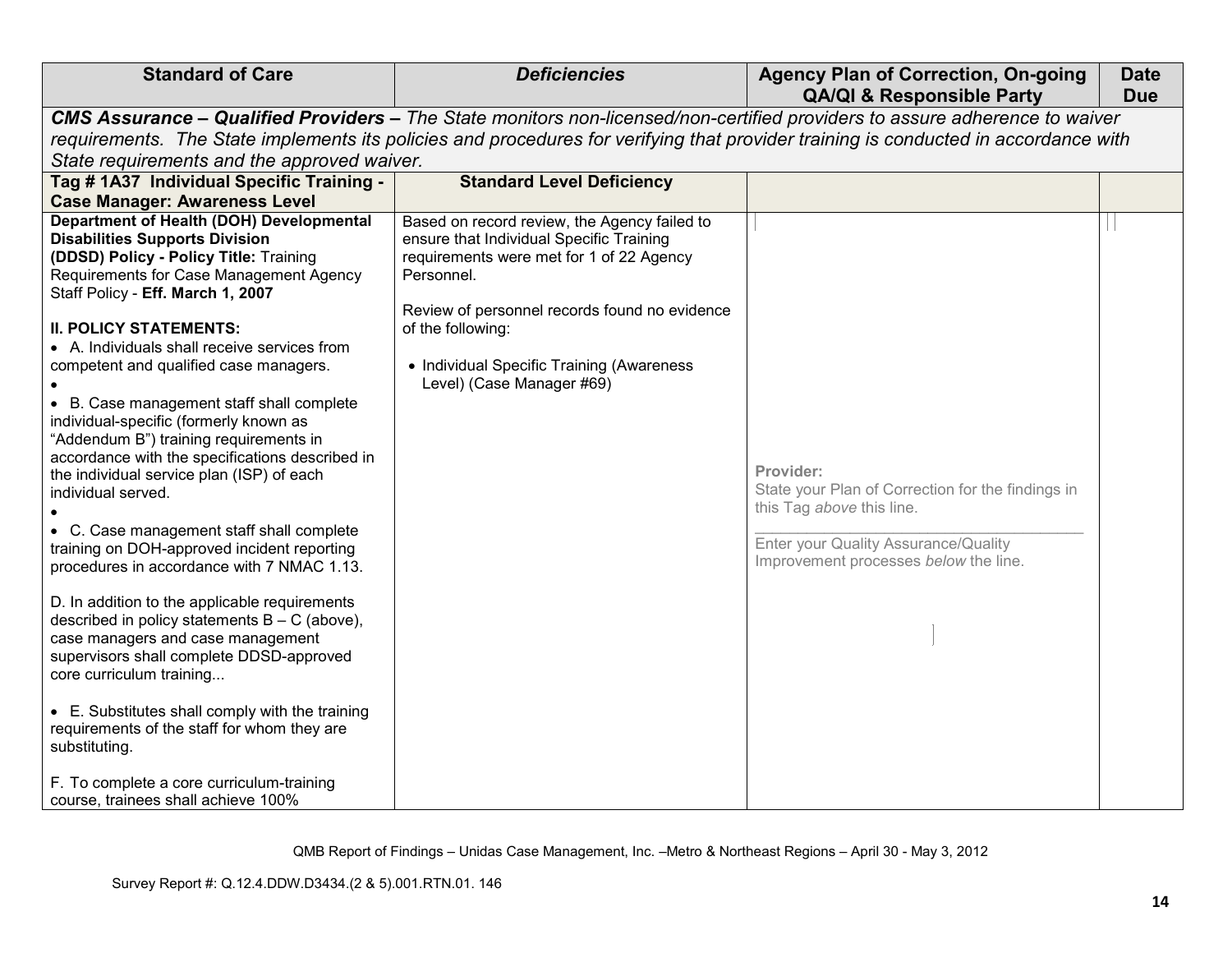| competency rating during the competency<br>verification process. |  |  |
|------------------------------------------------------------------|--|--|
|                                                                  |  |  |
|                                                                  |  |  |
|                                                                  |  |  |
|                                                                  |  |  |
|                                                                  |  |  |
|                                                                  |  |  |
|                                                                  |  |  |
|                                                                  |  |  |
|                                                                  |  |  |
|                                                                  |  |  |
|                                                                  |  |  |
|                                                                  |  |  |
|                                                                  |  |  |
|                                                                  |  |  |
|                                                                  |  |  |
|                                                                  |  |  |
|                                                                  |  |  |
|                                                                  |  |  |
|                                                                  |  |  |
|                                                                  |  |  |
|                                                                  |  |  |
|                                                                  |  |  |
|                                                                  |  |  |
|                                                                  |  |  |
|                                                                  |  |  |
|                                                                  |  |  |
|                                                                  |  |  |
|                                                                  |  |  |
|                                                                  |  |  |
|                                                                  |  |  |
|                                                                  |  |  |
|                                                                  |  |  |
|                                                                  |  |  |
|                                                                  |  |  |
|                                                                  |  |  |
|                                                                  |  |  |
|                                                                  |  |  |
|                                                                  |  |  |
|                                                                  |  |  |
|                                                                  |  |  |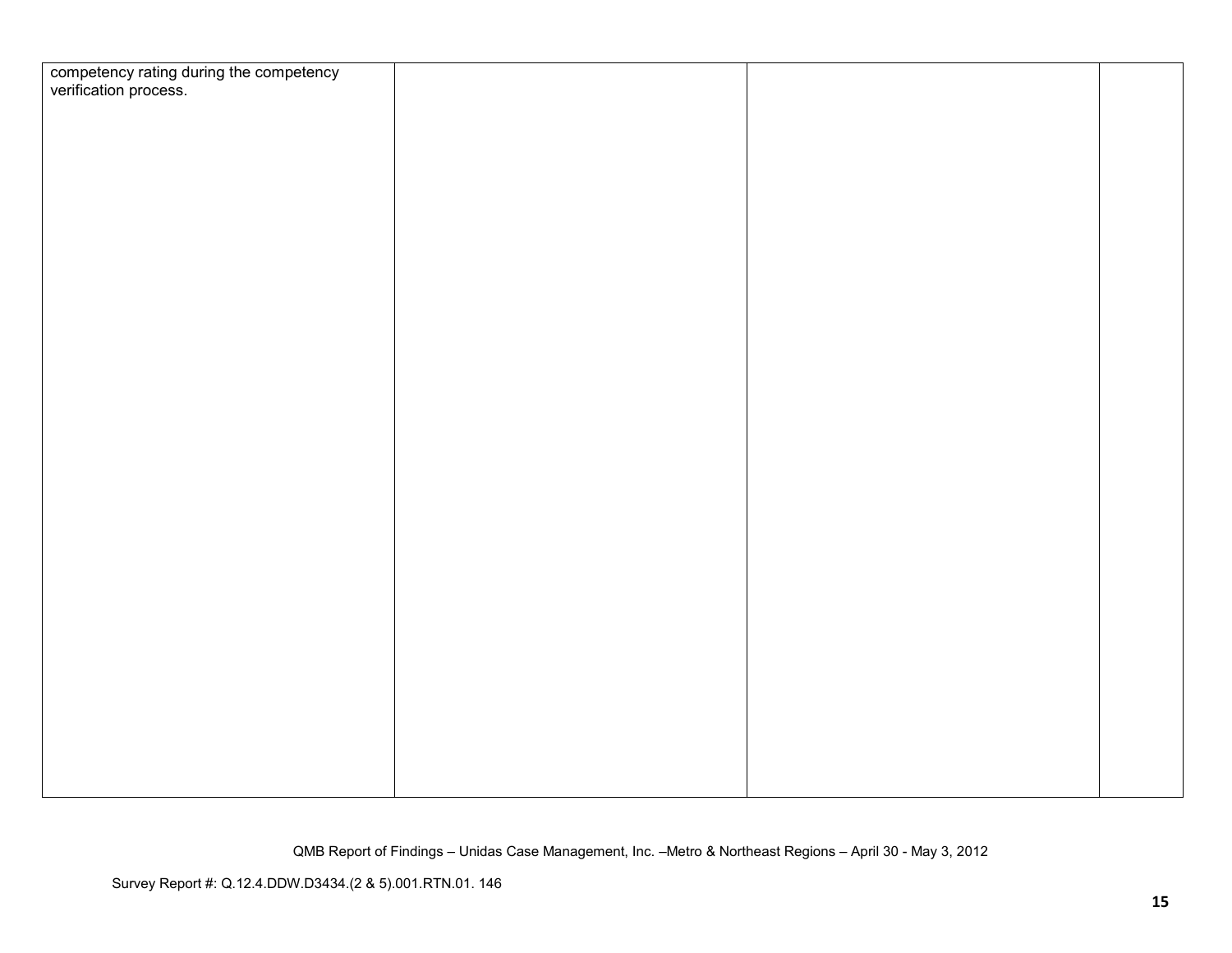| Tag #1A40 - Provider Requirement                                                                                                                                                                                                                                                                                                                                                                                                                                                                                                                                                                                                                                                                                                                                                                                                                                                                                                                                                                                                                                                          | <b>Standard Level Deficiency</b>                                                                                                                                                                                                                                                                                                                                                                                                                                                                                                                                                                                                                                                                                                                                                                           |                                                                                                                                                                              |  |
|-------------------------------------------------------------------------------------------------------------------------------------------------------------------------------------------------------------------------------------------------------------------------------------------------------------------------------------------------------------------------------------------------------------------------------------------------------------------------------------------------------------------------------------------------------------------------------------------------------------------------------------------------------------------------------------------------------------------------------------------------------------------------------------------------------------------------------------------------------------------------------------------------------------------------------------------------------------------------------------------------------------------------------------------------------------------------------------------|------------------------------------------------------------------------------------------------------------------------------------------------------------------------------------------------------------------------------------------------------------------------------------------------------------------------------------------------------------------------------------------------------------------------------------------------------------------------------------------------------------------------------------------------------------------------------------------------------------------------------------------------------------------------------------------------------------------------------------------------------------------------------------------------------------|------------------------------------------------------------------------------------------------------------------------------------------------------------------------------|--|
| <b>Accreditation</b>                                                                                                                                                                                                                                                                                                                                                                                                                                                                                                                                                                                                                                                                                                                                                                                                                                                                                                                                                                                                                                                                      |                                                                                                                                                                                                                                                                                                                                                                                                                                                                                                                                                                                                                                                                                                                                                                                                            |                                                                                                                                                                              |  |
| NMAC 7.26.6.6 OBJECTIVE:<br>A. These regulations are being promulgated to<br>promote and assure the provision of quality<br>services to persons with developmental<br>disabilities residing in community agencies.<br>B. These regulations are being promulgated as<br>part of a quality assurance initiative requiring all<br>community agencies providing services to<br>persons with developmental disabilities and<br>contracting with the developmental disabilities<br>division to be accredited by the commission on<br>accreditation of rehabilitation facilities (CARF).<br>7.26.6.14 CARF STANDARDS MANUAL FOR<br><b>ORGANIZATIONS SERVING PEOPLE WITH</b><br><b>DEVELOPMENTAL DISABILITIES: Community</b><br>agencies governed by these regulations are<br>required to meet applicable provisions of the<br>most current edition of the "CARF Standards<br>Manual for Organizations Serving People with<br>Disabilities". Sections of the CARF standards<br>may be waived by the Department when<br>deemed not applicable to the services provided<br>by the community agency. | Based on observation and interview, the Agency<br>failed to obtain the Commission on Accreditation<br>of Rehabilitation Facilities (CARF) or the Council<br>on Quality and Leadership in Supports for<br>People with Disabilities (The Council)<br>accreditation or the applicable waiver from the<br>Developmental Disability Support Division.<br>Observation of the Agency's office on May 1,<br>2012 found no evidence of a current CARF<br>accreditation or DDSD Waiver.<br>When #52 was asked if the Agency had<br>evidence of current CARF accreditation or a<br>waiver from DDSD the following was<br>reported:<br>• #52 stated, "We have a waiver. I can see if<br>we have something in writing from DDSD."<br>Documentation of the waiver was not<br>provided to the Surveyor as of May 3, 2012. | Provider:<br>State your Plan of Correction for the findings in<br>this Tag above this line.<br>Enter your Quality Assurance/Quality<br>Improvement processes below the line. |  |
| <b>Long Term Services Division Policy -</b><br>Accreditation of Long Term Services Division<br>Funded Providers eff. August 30, 2004<br>A. Mandate for Accreditation<br>The Department of Health, Long Term Services<br>Division (hereafter referred to as the<br>Division) will contract only with<br>agencies/organizations accredited in compliance<br>with<br>this policy.<br>1. Within eighteen (18) months of an initial<br>contract or change in exemption status as<br>defined in this policy, the contractor must<br>provide the Division with written                                                                                                                                                                                                                                                                                                                                                                                                                                                                                                                           |                                                                                                                                                                                                                                                                                                                                                                                                                                                                                                                                                                                                                                                                                                                                                                                                            |                                                                                                                                                                              |  |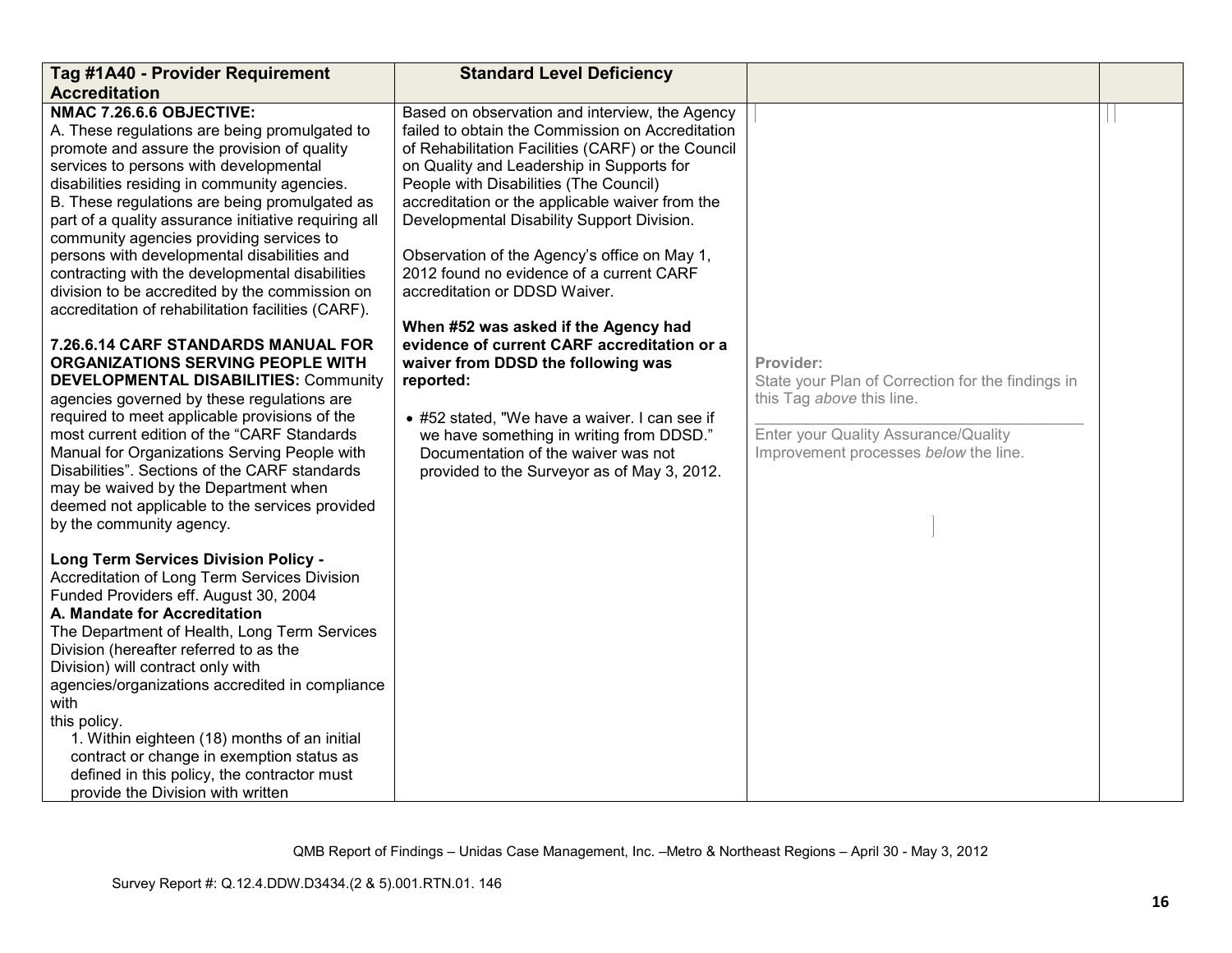| verification of accreditation from the     |  |  |
|--------------------------------------------|--|--|
| Commission on Accreditation of             |  |  |
| Rehabilitation Facilities (CARF) or the    |  |  |
| Council on Quality and Leadership in       |  |  |
| Supports for People with Disabilities (The |  |  |
|                                            |  |  |
| Council).                                  |  |  |
| 2. Except as provided in this policy, the  |  |  |
| Division may terminate its contract with a |  |  |
| contractor that fails to maintain an       |  |  |
| accreditation status of at least one year, |  |  |
| regardless of any appeal process available |  |  |
| from CARF or the Council.                  |  |  |
|                                            |  |  |
|                                            |  |  |
|                                            |  |  |
|                                            |  |  |
|                                            |  |  |
|                                            |  |  |
|                                            |  |  |
|                                            |  |  |
|                                            |  |  |
|                                            |  |  |
|                                            |  |  |
|                                            |  |  |
|                                            |  |  |
|                                            |  |  |
|                                            |  |  |
|                                            |  |  |
|                                            |  |  |
|                                            |  |  |
|                                            |  |  |
|                                            |  |  |
|                                            |  |  |
|                                            |  |  |
|                                            |  |  |
|                                            |  |  |
|                                            |  |  |
|                                            |  |  |
|                                            |  |  |
|                                            |  |  |
|                                            |  |  |
|                                            |  |  |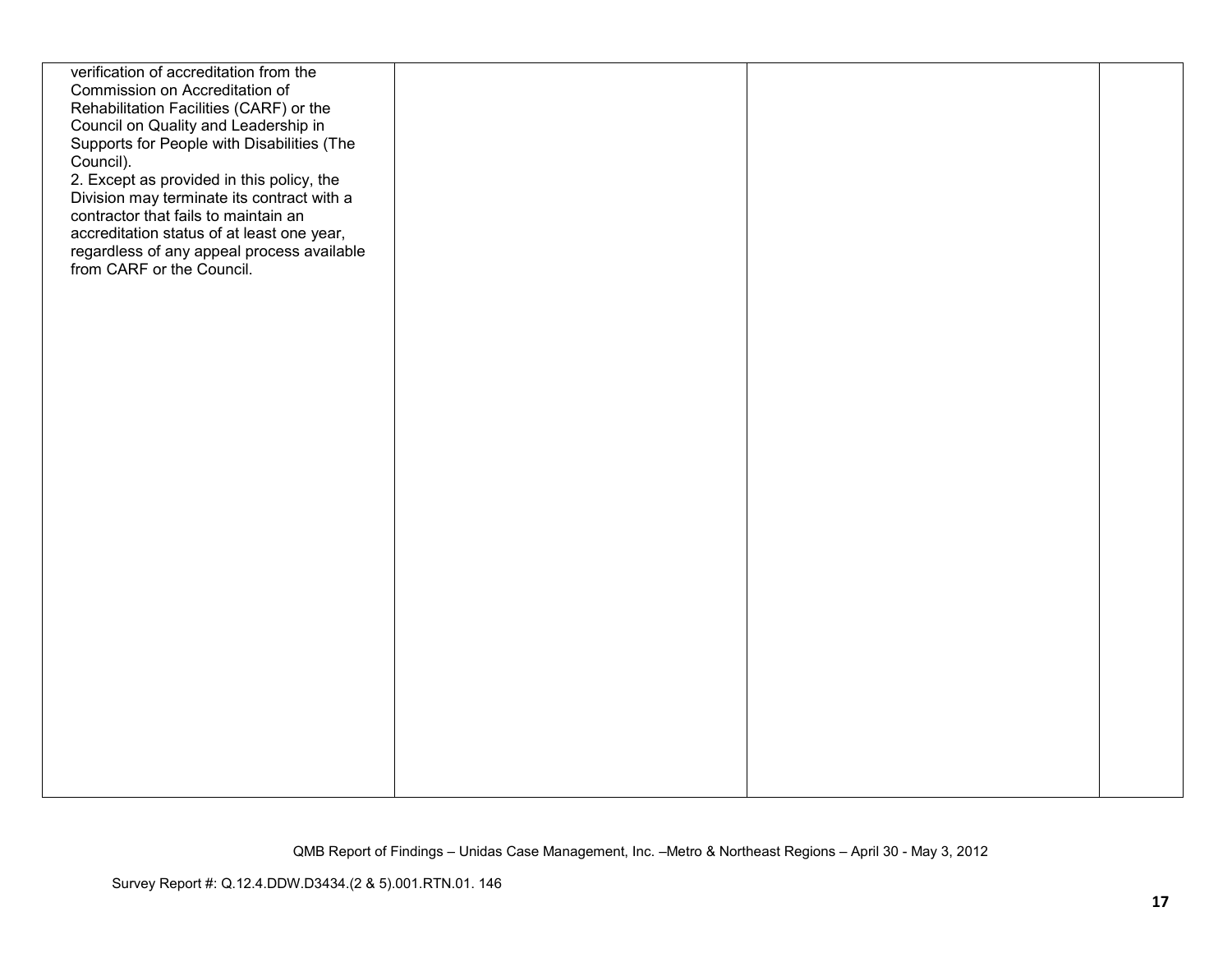| <b>Standard of Care</b>                                                         | <b>Deficiencies</b>                                                                                                                                                                                                                                                                                | <b>Agency Plan of Correction, On-going</b>                                                                                                                   | <b>Date</b> |
|---------------------------------------------------------------------------------|----------------------------------------------------------------------------------------------------------------------------------------------------------------------------------------------------------------------------------------------------------------------------------------------------|--------------------------------------------------------------------------------------------------------------------------------------------------------------|-------------|
|                                                                                 |                                                                                                                                                                                                                                                                                                    | <b>QA/QI &amp; Responsible Party</b>                                                                                                                         | <b>Due</b>  |
|                                                                                 | CMS Assurance - Financial Accountability - State financial oversight exists to assure that claims are coded and paid for in                                                                                                                                                                        |                                                                                                                                                              |             |
| accordance with the reimbursement methodology specified in the approved waiver. |                                                                                                                                                                                                                                                                                                    |                                                                                                                                                              |             |
|                                                                                 |                                                                                                                                                                                                                                                                                                    |                                                                                                                                                              |             |
| <b>TAG #1A12 All Services Reimbursement (No Deficiencies)</b>                   |                                                                                                                                                                                                                                                                                                    |                                                                                                                                                              |             |
|                                                                                 |                                                                                                                                                                                                                                                                                                    |                                                                                                                                                              |             |
|                                                                                 |                                                                                                                                                                                                                                                                                                    | Developmental Disabilities (DD) Waiver Service Standards effective 4/1/2007 Chapter 1. III. PROVIDER AGENCY DOCUMENTATION OF                                 |             |
| <b>SERVICE DELIVERY AND LOCATION</b>                                            |                                                                                                                                                                                                                                                                                                    |                                                                                                                                                              |             |
| (3) The signature or authenticated name of staff providing the service.         | prior to a request for reimbursement from the HSD. For each unit billed, the record shall contain the following:<br>(1) Date, start and end time of each service encounter or other billable service interval;<br>(2) A description of what occurred during the encounter or service interval; and | <b>B. Billable Units:</b> The documentation of the billable time spent with an individual shall be kept on the written or electronic record that is prepared |             |
| months of January, February, and March 2012.                                    |                                                                                                                                                                                                                                                                                                    | Billing for Case Management services was reviewed for 43 of 43 individuals. Progress notes and billing records supported billing activities for the          |             |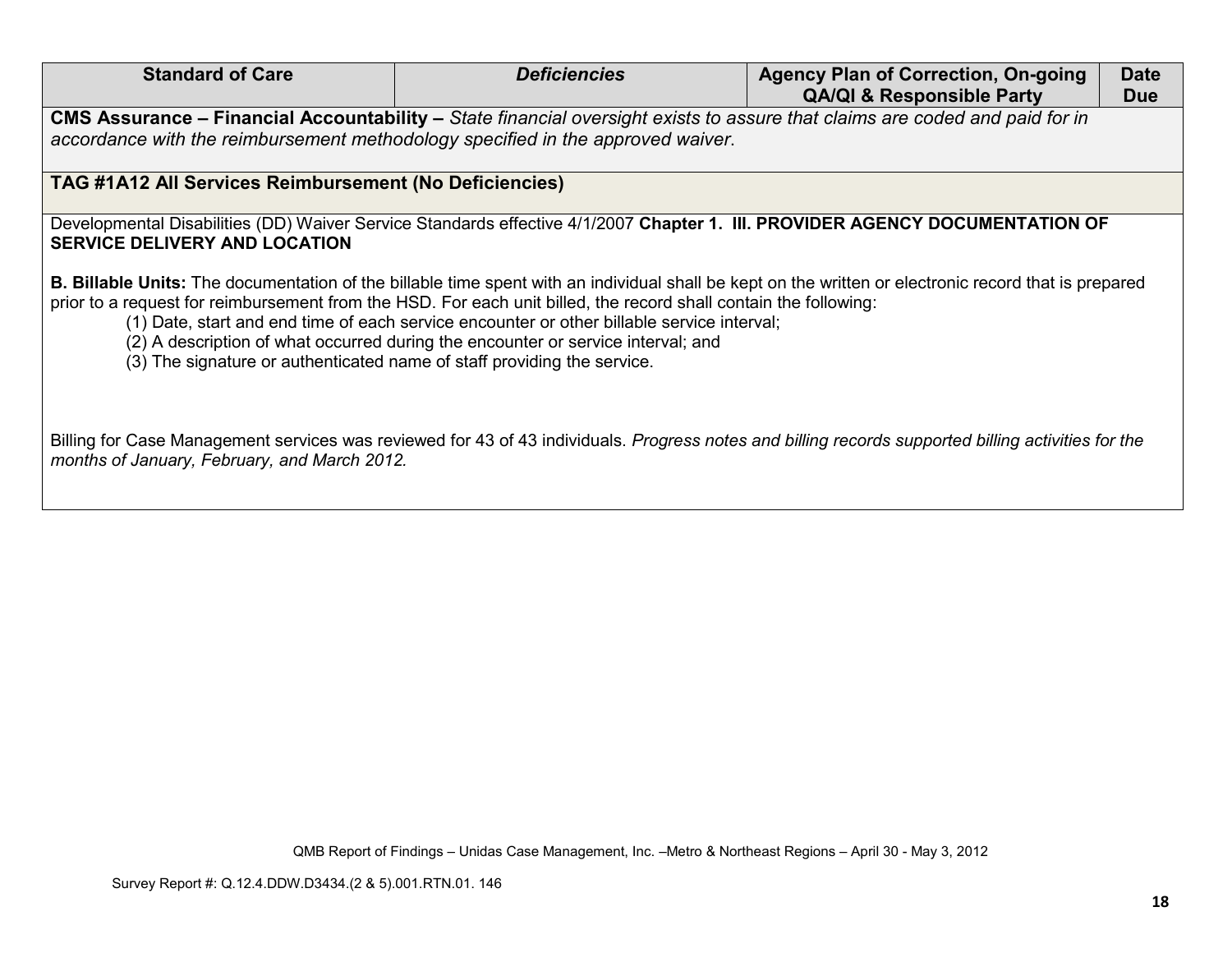

SUSANA MARTINEZ, GOVERNOR

CATHERINE D. TORRES, M.D., CABINET SECRETARY

Date: July 5, 2012

To: Scott Newland, President Provider: **Example 20** Unidas Case Management, Inc. Address: 2403 San Mateo Blvd., NE W-17 State/Zip: Albuquerque, NM 87110

E-mail Address: rscottnewland@gmail.com

Region: Metro & Northeast<br>Survey Date: April 30 - May 3, 20 Survey Date: April 30 - May 3, 2012 Program Surveyed: Developmental Disabilities WaiverService Surveyed: Case Management Survey Type: Routine

Dear Mr. Newland,

Your request for a Reconsideration of Findings was received on June 8, 2012. Your request and the supporting evidence provided have been reviewed. Based on the review of applicable standards and regulations, review of the survey process and the evidence you provided, the following determinations have been made:

#### Regarding Tag # 4C12

Determination: The IRF committee is removing the original finding in the report of findings.

This concludes the Informal Reconsideration of Finding process. The IRF process is separate and apart from the Informal Dispute Resolution process or the Medicaid Fair Hearing process when DOH sanctions are imposed on a provider.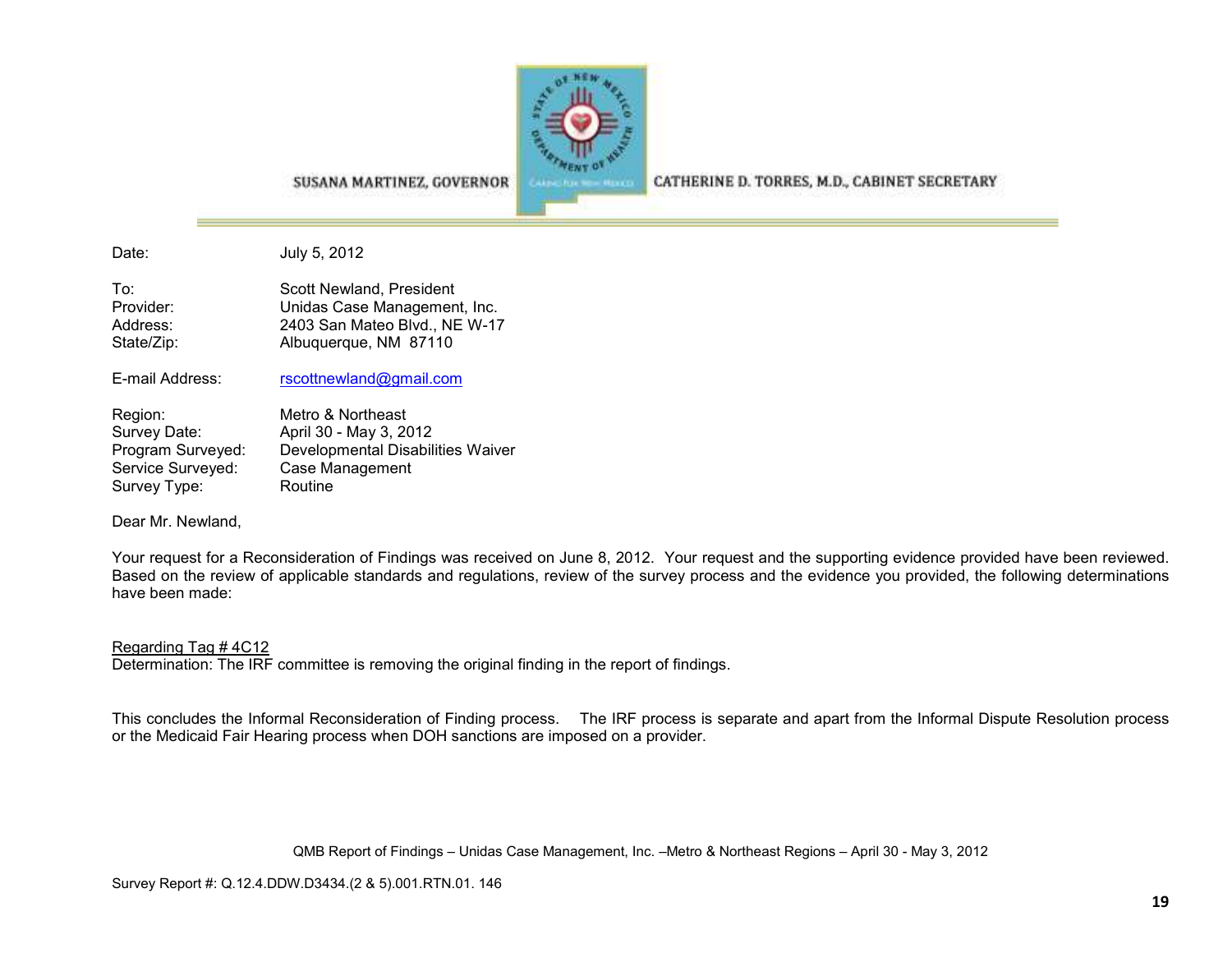Thank you. Respectfully,

Scott Good Deputy Bureau Chief/QMB Informal Reconsideration of Finding Committee Chair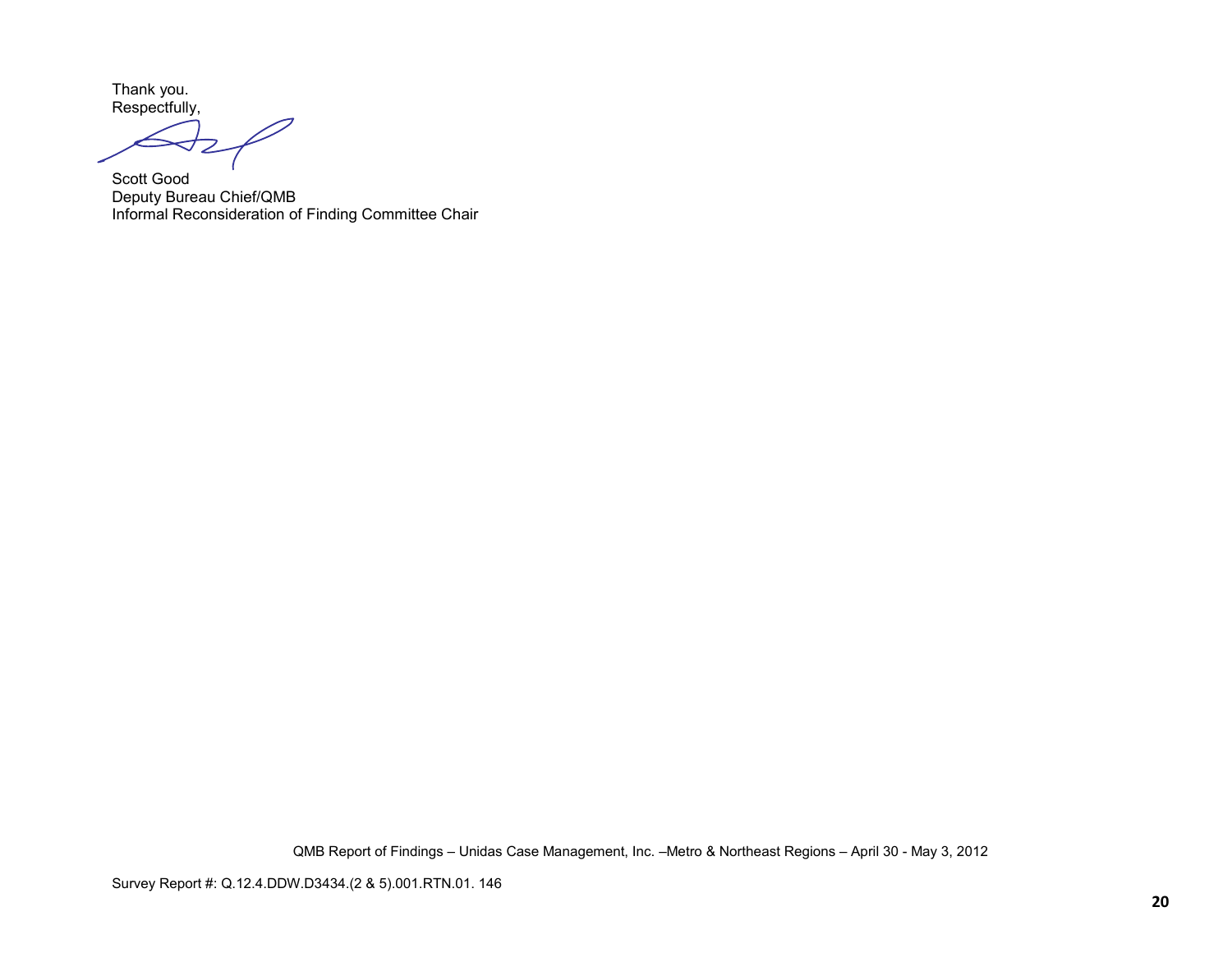

CATHERINE D. TORRES, M.D., CABINET SECRETARY

SUSANA MARTINEZ, GOVERNOR

Date: August 10, 2012

| To:        | Scott Newland, President      |
|------------|-------------------------------|
| Provider:  | Unidas Case Management Inc.   |
| Address:   | 2403 San Mateo Blvd., NE W-17 |
| State/Zip: | Albuquerque, NM 87110         |

E-mail Address: rscottnewland@gmail.com

CC: Kristin Pasquini-Johnson, QA Director Address: 2403 San Mateo Blvd., NE W-17 State/Zip: Albuquerque, NM 87110

Region: Metro & Northeast Survey Date: April 30 - May 3, 2012 Program Surveyed: Developmental Disabilities WaiverService Surveyed: Case Management Survey Type: Routine

Dear Mr. Newland,

The Division of Health Improvement/Quality Management Bureau has received, reviewed and approved the supporting documents you submitted for your Plan of Correction. The documents you provided were adequate to verify that previously cited survey Deficiencies have been corrected. However, please note that for Tag #4C15.1, for Individual #31, a SLP Plan was provided in lieu of a Bi-Annual Progress Report. This would not be sufficient since a separate report should be generated bi-annually and the plan provided did not include adequate information to be considered a bi-annual report. Please ensure that the correct documentation is obtained and filed. No documentation needs to be provided to this Plan of Correction Coordinator.